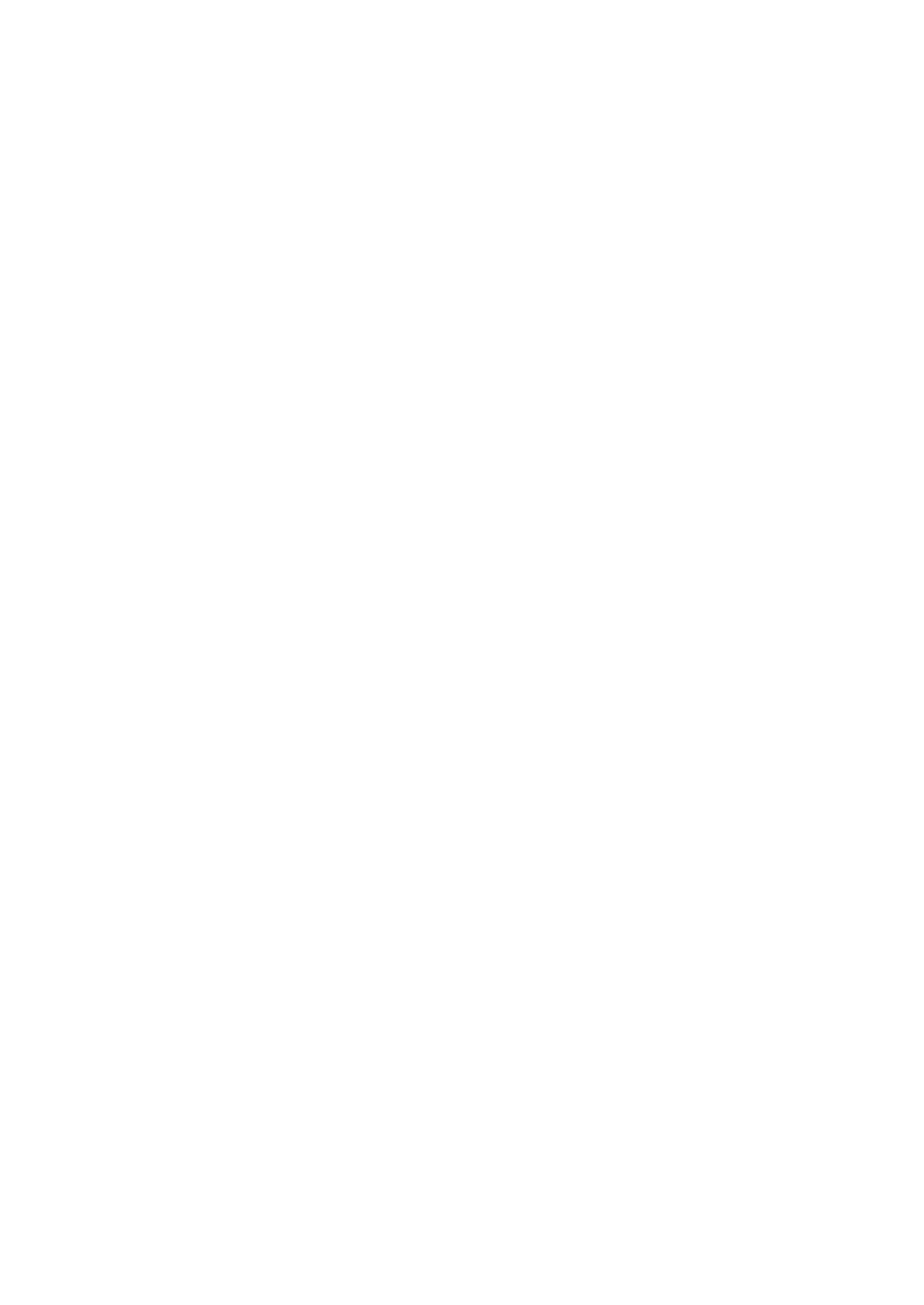### **Mr. Pier Ferdinando CASINI**

Speaker of the Italian Chamber of Deputies President of the Inter-Parliamentary Union *Président de la Chambre des Députés italienne Président de l'Union interparlementaire*

### **Mr. Enrique BARÓN CRESPO**

Chairman of the Committee on International Trade, European Parliament *Président de la Commission du Commerce international, Parlement européen*

### **Ms. Wuyun QIMUGE**

Vice-Chairwoman of the Standing Committee of the National People's Congress of China *Vice-Présidente du Comité permanent de l'Assemblée populaire nationale de Chine*

### **Mr. Pascal LAMY**

Director-General of the WTO *Directeur général de l'OMC*

### **Mr. Anders B. JOHNSSON**

Secretary General of the Inter-Parliamentary Union *Secrétaire général de l'Union interparlementaire*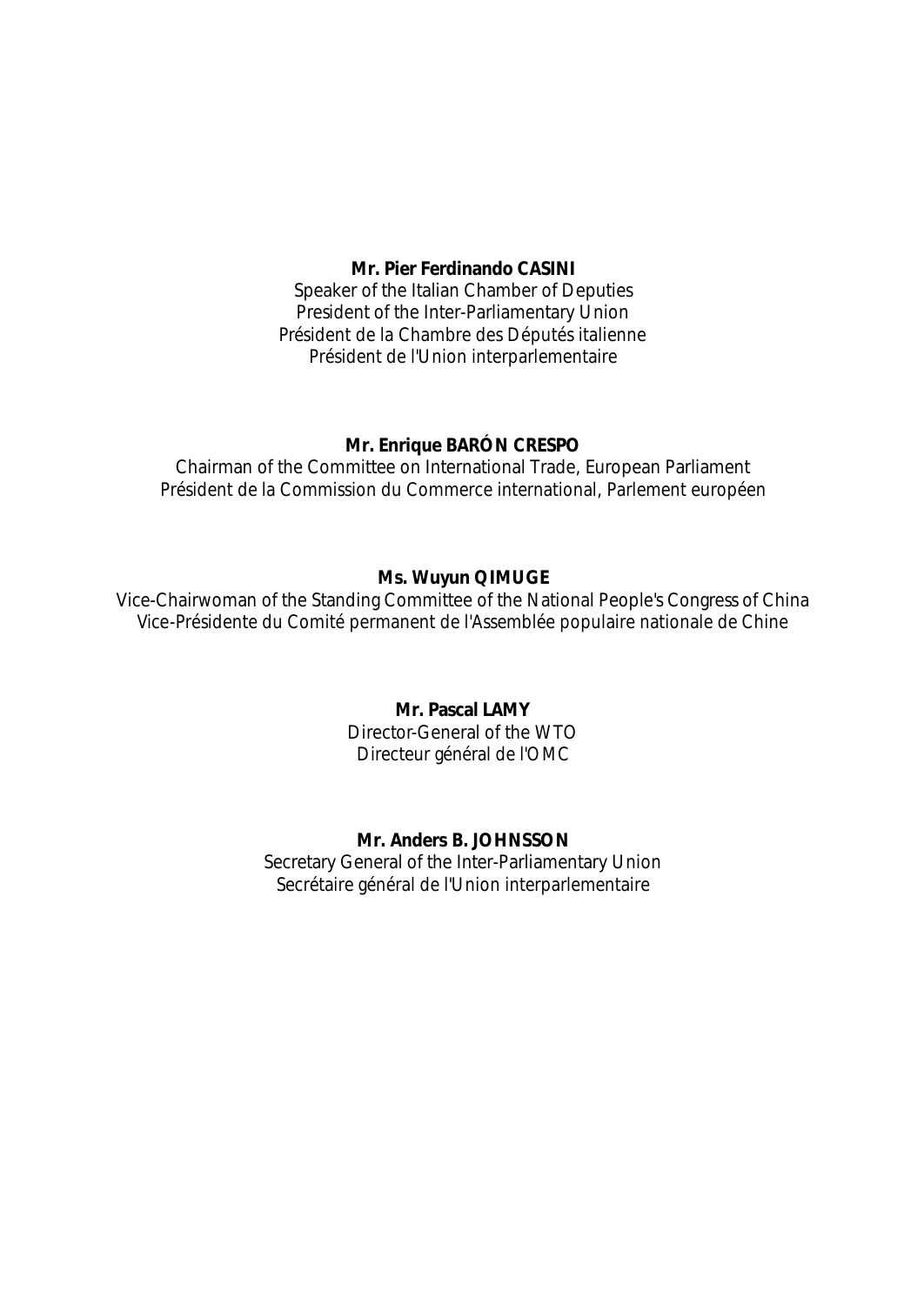### *Substantive theme (a) Completing the Doha Development Agenda*

### **Rapporteurs**

- Mr. Luis Alberto Heber, MP (Uruguay)
- Mr. Rupchand Pal, MP (India)
- Ms. Ann McKechin, MP (United Kingdom), Representative of the Commonwealth Parliamentary Association

### *Substantive theme (b) Coherence between Trade Policy and other Public Policy Challenges*

### **Rapporteurs**

- Mr. Toshikatsu Matsuoka, MP (Japan)
- Mr. Helmuth Markov, Member of the European Parliament
- Mr. Hassan Moradi, MP (Islamic Republic of Iran)

### **\*\*\*\*\*\*\*\*\*\*\*\*\*\***

### *Dialogue with Ministers and senior WTO Officials*

- Mr. John C. Tsang, Chairman of the Sixth WTO Ministerial Conference, Secretary for Commerce, Industry and Technology, Hong Kong Special Administrative Region, China
- **Mr. Peter Mandelson, European Commissioner for External Trade**
- **Mr. Yi Xiaozhun, Vice Minister of Commerce, China**
- **Ambassador Amina Chawahir Mohamed (Kenya), Chairperson of the WTO** General Council

### *Interactive Panel Discussion: Good practices of oversight by parliaments in the field of international trade*

### **Panelists**

- Mr. Bhokin Bhalakula, Speaker of the House of Representatives of Thailand
- **Senator Jean Bizet (France)**
- **Senator Fernando Margaín Berlanga (Mexico)**
- **Mr. Shakeel Ahmed Yousuf Abdul Razack Mohamed, MP (Mauritius)**
- Senator Grant Mitchell (Canada)

### *High-level dialogue on trade and development with representatives of international organizations, civil society, business and the media*

### **Panelists**

- **Mr. Supachai Panitchpakdi, UNCTAD Secretary-General**
- Mr. Jeremy Hobbs, Executive Director, Oxfam International
- Ms. Esperanza Durán, Executive Director of the Agency for International Trade Information and Cooperation
- **Mr. Duncan Campbell, Director, ILO Policy Integration Department**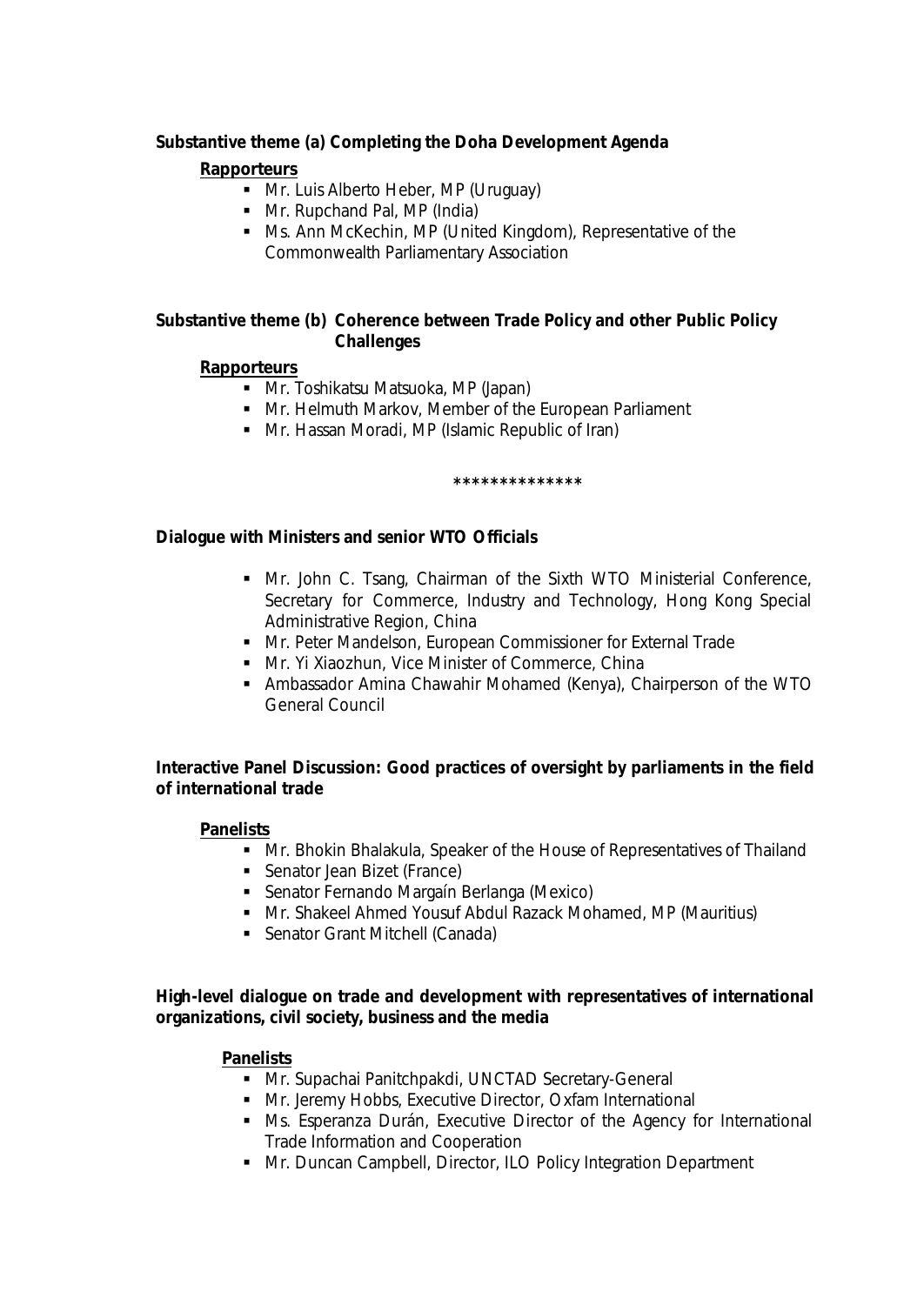### **I. PARTICIPANTS**

### **ALGERIA -** *ALGERIE*

| BOUTOUIGA, Benhalima (Mr./M.)     | Vice-President of the National People's<br>Assembly<br>Vice-Président de l'Assemblée populaire<br>nationale |
|-----------------------------------|-------------------------------------------------------------------------------------------------------------|
| DJEDIDI, Mohammed Bachir (Mr./M.) | Member of the National People's Assembly<br>Membre de l'Assemblée populaire nationale                       |
| DJEMIAI, Mohamed (Mr./M.)         | Member of the National People's Assembly<br>Membre de l'Assemblée populaire nationale                       |

### **ANGOLA**

| NICOLAU, Victoriano Ferreira (Mr./M.) Member of the National Assembly | Membre de l'Assemblée nationale                                    |
|-----------------------------------------------------------------------|--------------------------------------------------------------------|
| ROCHA DA SILVA, Manuel Lourenço<br>(Mr./M.)                           | Member of the National Assembly<br>Membre de l'Assemblée nationale |
| CHICOLOMUENHO, Evaristo (Mr./M.) Member of the National Assembly      | Membre de l'Assemblée nationale                                    |

### **ARGENTINA**

| AYUSO, Alejandra (Ms./Mme) | Member of the Chamber of Deputies |
|----------------------------|-----------------------------------|
|                            | Membre de la Chambre des Députés  |

### **AUSTRALIA -** *AUSTRALIE*

| BAIRD, Bruce (Mr./M.)    | Member of the House of Representatives<br>Membre de la Chambre des Représentants |
|--------------------------|----------------------------------------------------------------------------------|
| RUDD, Kevin (Mr./M.)     | Member of the House of Representatives<br>Membre de la Chambre des Représentants |
| SNOWDON, Warren (Mr./M.) | Member of the House of Representatives<br>Membre de la Chambre des Représentants |
| WAKELIN, Barry (Mr./M.)  | Member of the House of Representatives<br>Membre de la Chambre des Représentants |

### **AUSTRIA –** *AUTRICHE*

| LEDOLTER, Johann (Mr./M.)                | Member of the Nationalrat<br>Membre du Nationalrat |
|------------------------------------------|----------------------------------------------------|
| MOSER, Johann (Mr./M.)                   | Member of the Nationalrat<br>Membre du Nationalrat |
| HOFMANN, Maximilian (Mr./M.)             | Member of the Nationalrat<br>Membre du Nationalrat |
| REST-HINTERSEER, Heidemarie<br>(Ms./Mme) | Member of the Nationalrat<br>Membre du Nationalrat |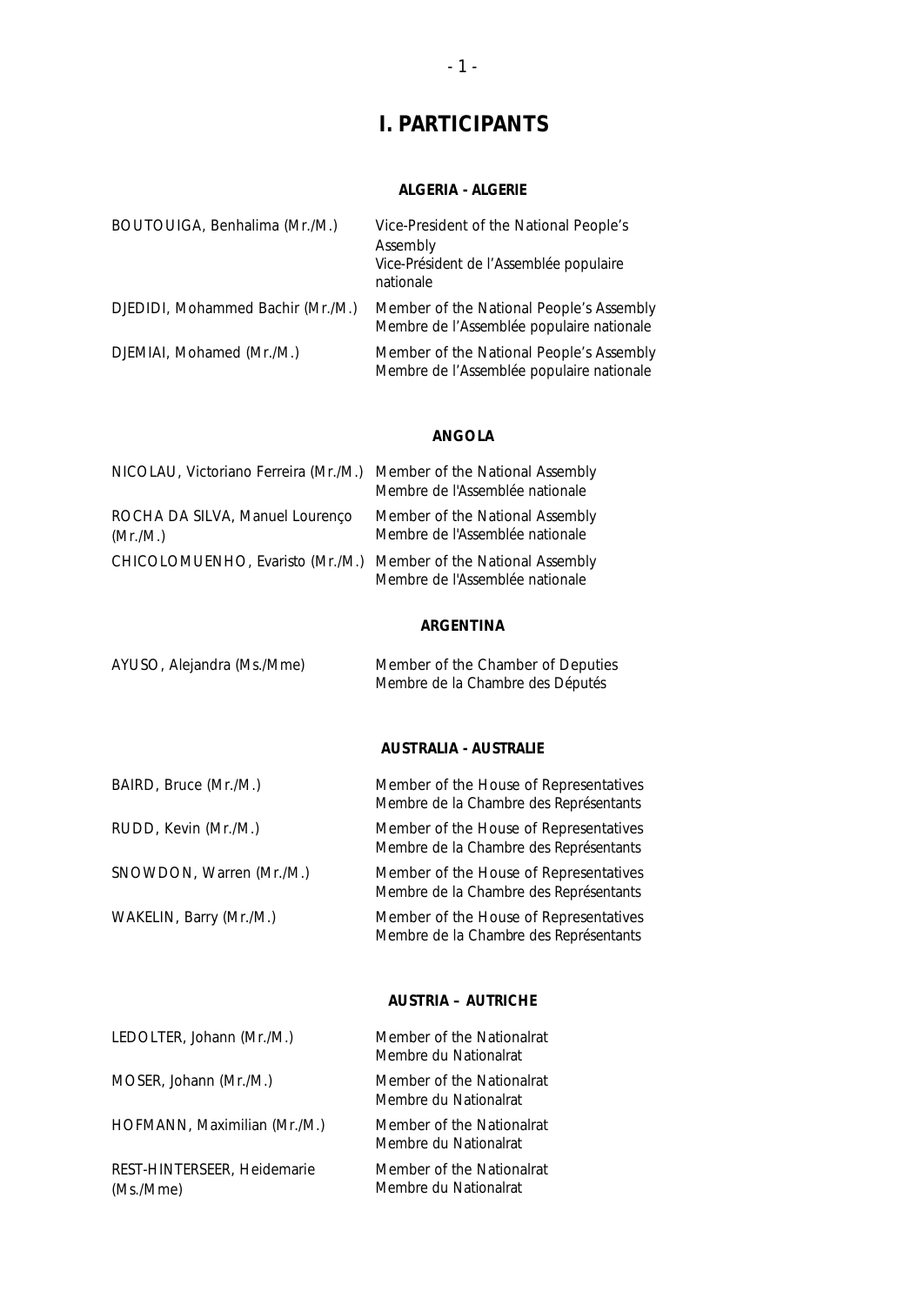| WIRNSPERGER, Joseph (Mr./M.)    | Adviser / Conseiller<br><b>BAHRAIN - BAHREIN</b>                                 |
|---------------------------------|----------------------------------------------------------------------------------|
| BU KAMAL, Jehad Hasan (Mr./M.)  | Member of the Council of Representatives,<br>Membre du Conseil des Représentants |
| AL SALEH, Yousif Saleh (Mr./M.) | Member of the Consultative Council<br>Membre du Conseil consultatif              |

### **BELARUS**

| PISAREVICH, Stepan (Mr./M.) | Member of the Council of the Republic |
|-----------------------------|---------------------------------------|
|                             | Membre du Conseil de la République    |

### **BELGIUM -** *BELGIQUE*

| de DONNEA, François-Xavier (Mr./M.)<br>IPU / Président du Groupe belge de<br>I'l JIP | Member of the House of Representatives<br>President of the Belgian Group of the Membre de la Chambre des Représentants |
|--------------------------------------------------------------------------------------|------------------------------------------------------------------------------------------------------------------------|
| VERSNICK, Geert (Mr./M.)                                                             | Member of the House of Representatives<br>Membre de la Chambre des Représentants                                       |
| LALIEUX, Karine (Ms/Mme)                                                             | Member of the House of Representatives<br>Membre de la Chambre des Représentants                                       |
| CORTOIS, Willy (Mr./M.)                                                              | Member of the House of Representatives<br>Membre de la Chambre des Représentants                                       |
| ZRIHEN, Olga (Ms./Mme)                                                               | Senator / Sénatrice                                                                                                    |

### **BENIN**

| AHOUANSOU, Mathieu (Mr./M.) | Member of the National Assembly |
|-----------------------------|---------------------------------|
|                             | Membre de l'Assemblée nationale |

### **BOSNIA AND HERZEGOVINA –** *BOSNIE-HERZEGOVINE*

| BRKA, Osman (Mr./M.)        | Member of the House of Peoples<br>Membre du Conseil de la Chambre des Peuples |
|-----------------------------|-------------------------------------------------------------------------------|
| RADOVANOVIC, Vinko (Mr./M.) | Member of the House of Peoples<br>Membre du Conseil de la Chambre des Peuples |
| DAPIC, Goran (Mr./M.)       | Interpreter / Interprète                                                      |

### **BRAZIL -** *BRESIL*

| ALELUIA, José Carlos (Mr./M.) | Member of the Chamber of Deputies<br>Membre de la Chambre des Députés |
|-------------------------------|-----------------------------------------------------------------------|
| NASCIMENTO, Gilberto (Mr./M.) | Member of the Chamber of Deputies<br>Membre de la Chambre des Députés |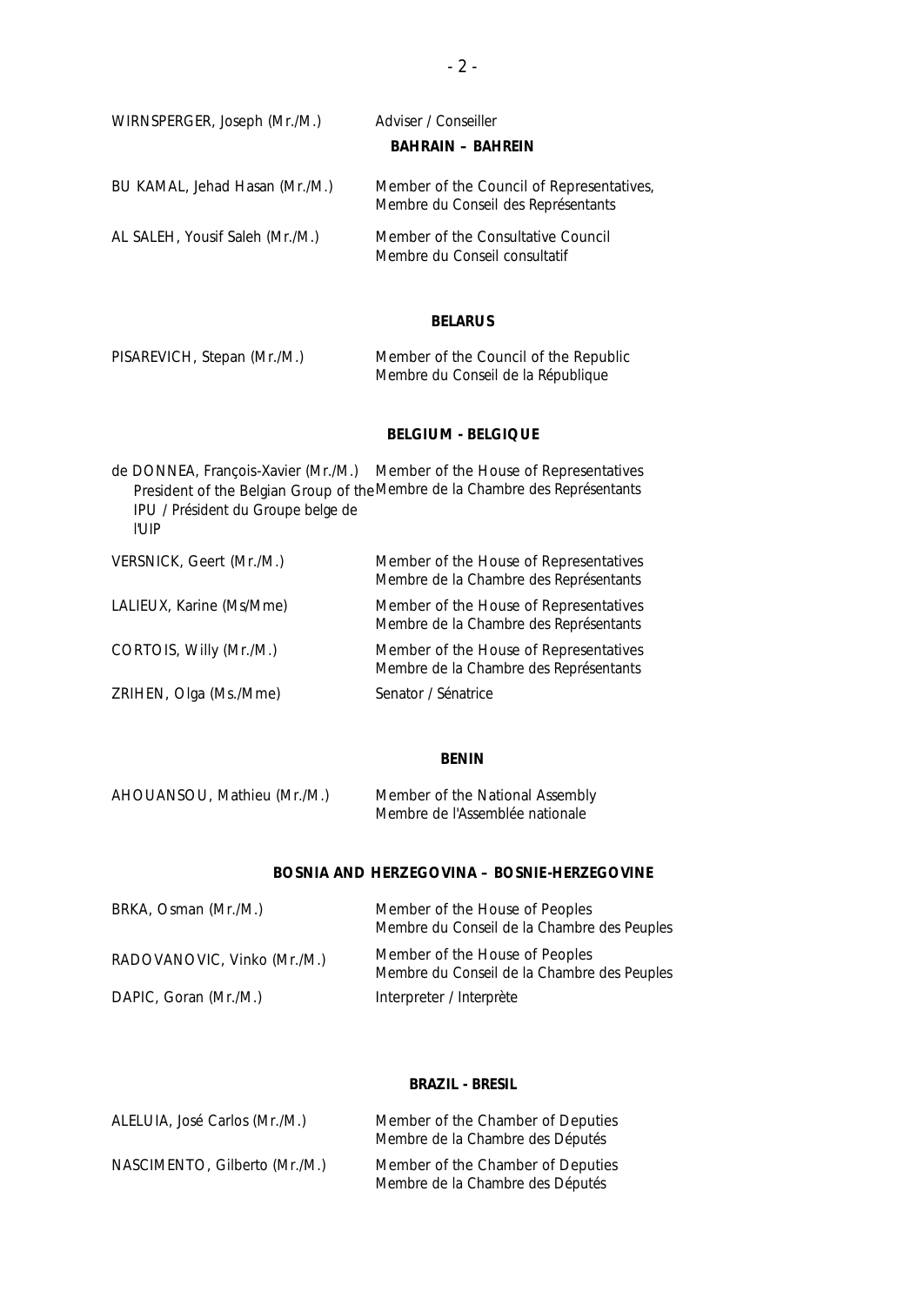| NONO, José Thomaz (Mr./M.)   | Member of the Chamber of Deputies<br>Membre de la Chambre des Députés |
|------------------------------|-----------------------------------------------------------------------|
| TUMA, Robson (Mr./M.)        | Member of the Chamber of Deputies<br>Membre de la Chambre des Députés |
| VALENTE, Ivan (Mr./M.)       | Member of the Chamber of Deputies<br>Membre de la Chambre des Députés |
| FORTES, Heráclito (Mr./M.)   | Senator / Sénateur                                                    |
| GUERRA, Sérgio (Mr./M.)      | Senator / Sénateur                                                    |
| LANDO, Amir (Mr./M.)         | Senator / Sénateur                                                    |
| MERCADANTE, Aloisio (Mr./M.) | Senator / Sénateur                                                    |
| SCHAEFER, Karla (Ms./Mme)    | Secretary / Secrétaire                                                |

### **BULGARIA -** *BULGARIE*

| KOSTADINOVA, Mariana (Ms./Mme) | Member of the National Assembly |
|--------------------------------|---------------------------------|
|                                | Membre de l'Assemblée nationale |
| TZONEV, Jordan (Mr./M.)        | Member of the National Assembly |
|                                | Membre de l'Assemblée nationale |
| PAPARIZOV, Atanas (Mr./M.)     | Member of the National Assembly |
|                                | Membre de l'Assemblée nationale |

### **BURKINA FASO**

| SANWIDI, Hyaanthe (Mr./M.)  | Member of the National Assembly |
|-----------------------------|---------------------------------|
|                             | Membre de l'Assemblée nationale |
| BONANET, Dieudonné (Mr./M.) | Member of the National Assembly |
|                             | Membre de l'Assemblée nationale |

### **BURUNDI**

| KIGANAHE, Didace (Mr./M.)   | Vice-President of the National Assembly |
|-----------------------------|-----------------------------------------|
|                             | Vice-Président de l'Assemblée nationale |
| INANKUYO, Irène (Ms./Mme)   | Member of the National Assembly         |
|                             | Membre de l'Assemblée nationale         |
| NTAVYOHANYUMA, Pie (Mr./M.) | Member of the National Assembly         |
|                             | Membre de l'Assemblée nationale         |

### **CAMBODIA -** *CAMBODGE*

| CHHIT, Kim Yeat (Mr./M.) | Senator / Sénateur |
|--------------------------|--------------------|
| HAS, Saren (Mr./M.)      | Senator / Sénateur |

### **CANADA**

| DI NINO, Consiglio (Mr./M.)  | Senator / Sénateur |
|------------------------------|--------------------|
| MASSICOTTE, Paul J. (Mr./M.) | Senator / Sénateur |
| MITCHELL, Grant (Mr./M.)     | Senator / Sénateur |
| STOLLERY, Peter A. (Mr./M.)  | Senator / Sénateur |
| AUSTIN, Jacob (Mr./M.)       | Senator / Sénateur |

| Senator / Sénateur |
|--------------------|
| Senator / Sénateur |
| Senator / Sénateur |
| Senator / Sénateur |
| Senator / Sénateur |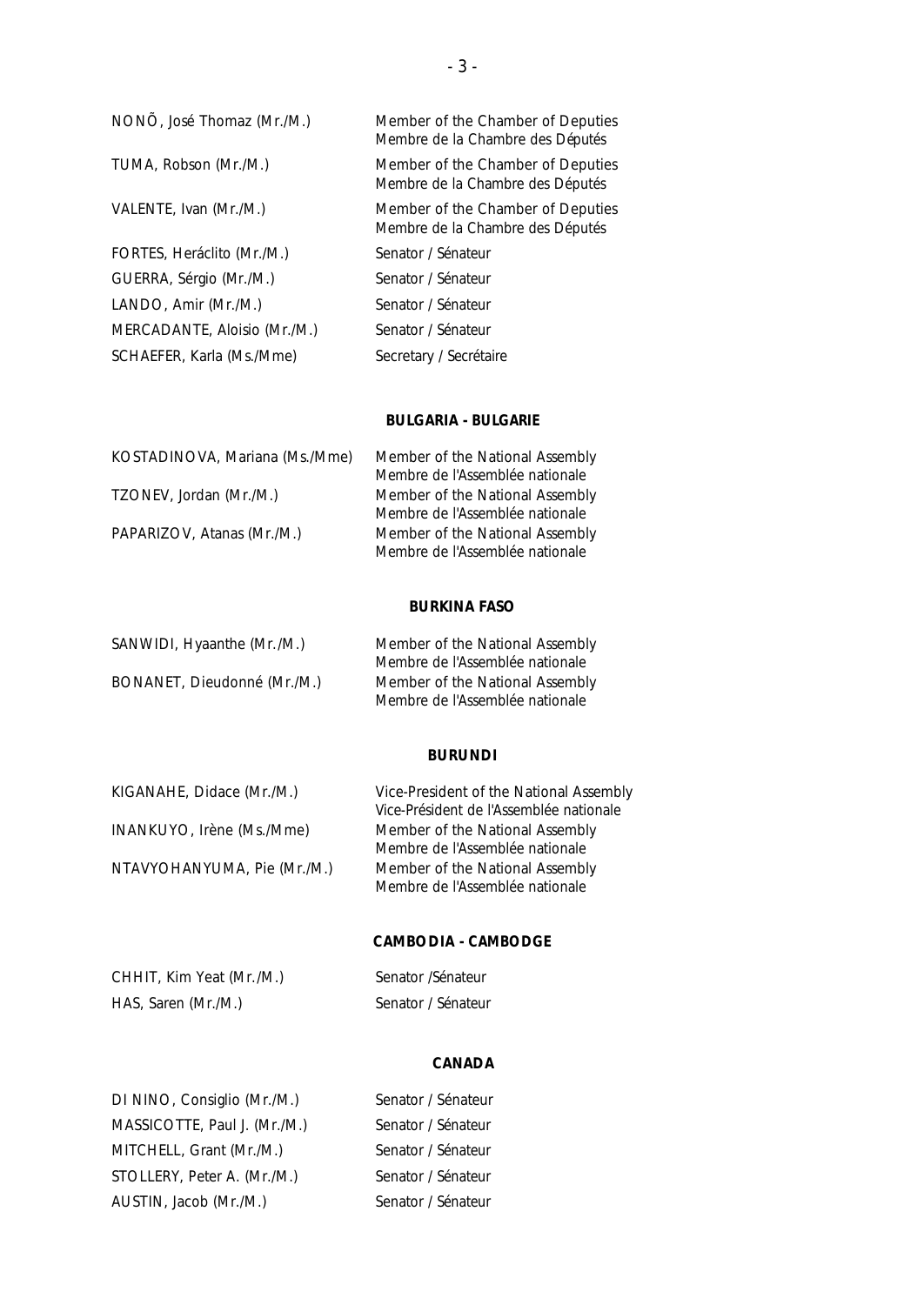| ANDERSON, David L. (Mr./M.) | Member of the House of Commons<br>Membre de la Chambre des Communes |
|-----------------------------|---------------------------------------------------------------------|
| DAY, Stockwell (Mr./M.)     | Member of the House of Commons<br>Membre de la Chambre des Communes |
| EASTER, Wayne (Mr./M.)      | Member of the House of Commons<br>Membre de la Chambre des Communes |
| MENZIES, Ted (Mr./M.)       | Member of the House of Commons<br>Membre de la Chambre des Communes |
| PAQUETTE, Pierre (Mr./M.)   | Member of the House of Commons<br>Membre de la Chambre des Communes |
| JACKSON, Joseph (Mr./M.)    | Adviser / Conseiller                                                |
| VANDENBELD, Anita (Ms./Mme) | Adviser / Conseillère                                               |

### **CHINA -** *CHINE*

| WUYUN, Qimuge (Ms./Mme)  | Vice Chairwoman of the NPC Standing<br>Committee / Vice-Présidente du Comité<br>permanent de l'APN                      |
|--------------------------|-------------------------------------------------------------------------------------------------------------------------|
| FU, Zhihuan (Mr./M.)     | Member of the NPC Standing Committee<br>Membre du Comité permanent de l'APN                                             |
| LU, Congmin (Mr./M.)     | Vice-Chairman of the NPC Foreign Affairs<br>Committee / Vice-Président du Comité des<br>affaires étrangères de l'APN    |
| ZENG, Xianzi (Mr./M.)    | Member of the NPC Standing Committee<br>Membre du Comité permanent de l'APN                                             |
| CAO, Weizhou (Mr./M.)    | Deputy Secretary Genreal of the NPC Standing<br>Committee<br>Secrétaire général adjoint du Comité permanent<br>de l'APN |
| LIU, Zhenwei (Mr./M.)    | Member of the NPC Standing Committee<br>Membre du Comité permanent de l'APN                                             |
| HE, Yicheng (Mr./M.)     | Member of the NPC Standing Committee<br>Membre du Comité permanent de l'APN                                             |
| WANG, Yingwei (Mr./M.)   | Deputy to the NPC<br>Député de l'APN                                                                                    |
| ZHANG, Yanbin (Mr./M.)   | Adviser / Conseiller                                                                                                    |
| ZHU, Xueqing (Mr./M.)    | Adviser / Conseiller                                                                                                    |
| CAI, Linxiang (Mr./M.)   | Adviser / Conseiller                                                                                                    |
| QI, Xiaoxia (Ms./Mme)    | Adviser / Conseillère                                                                                                   |
| YOU, Wenze (Mr./M.)      | Adviser / Conseiller                                                                                                    |
| WANG, Jingyu (Ms./Mme)   | Adviser / Conseillère                                                                                                   |
| HE, Rulong (Mr./M.)      | Adviser / Conseiller                                                                                                    |
| LIU, Lianfeng (Ms./Mme)  | Adviser / Conseillère                                                                                                   |
| ZHAO, Yongtao (Mr./M.)   | Secretary / Secrétaire                                                                                                  |
| ZHENG, Changwei (Mr./M.) | Secretary / Secrétaire                                                                                                  |
| GU, Xiaodong (Mr./M.)    | Secretary / Secrétaire                                                                                                  |
| SONG, Dong (Mr./M.)      | Secretary / Secrétaire                                                                                                  |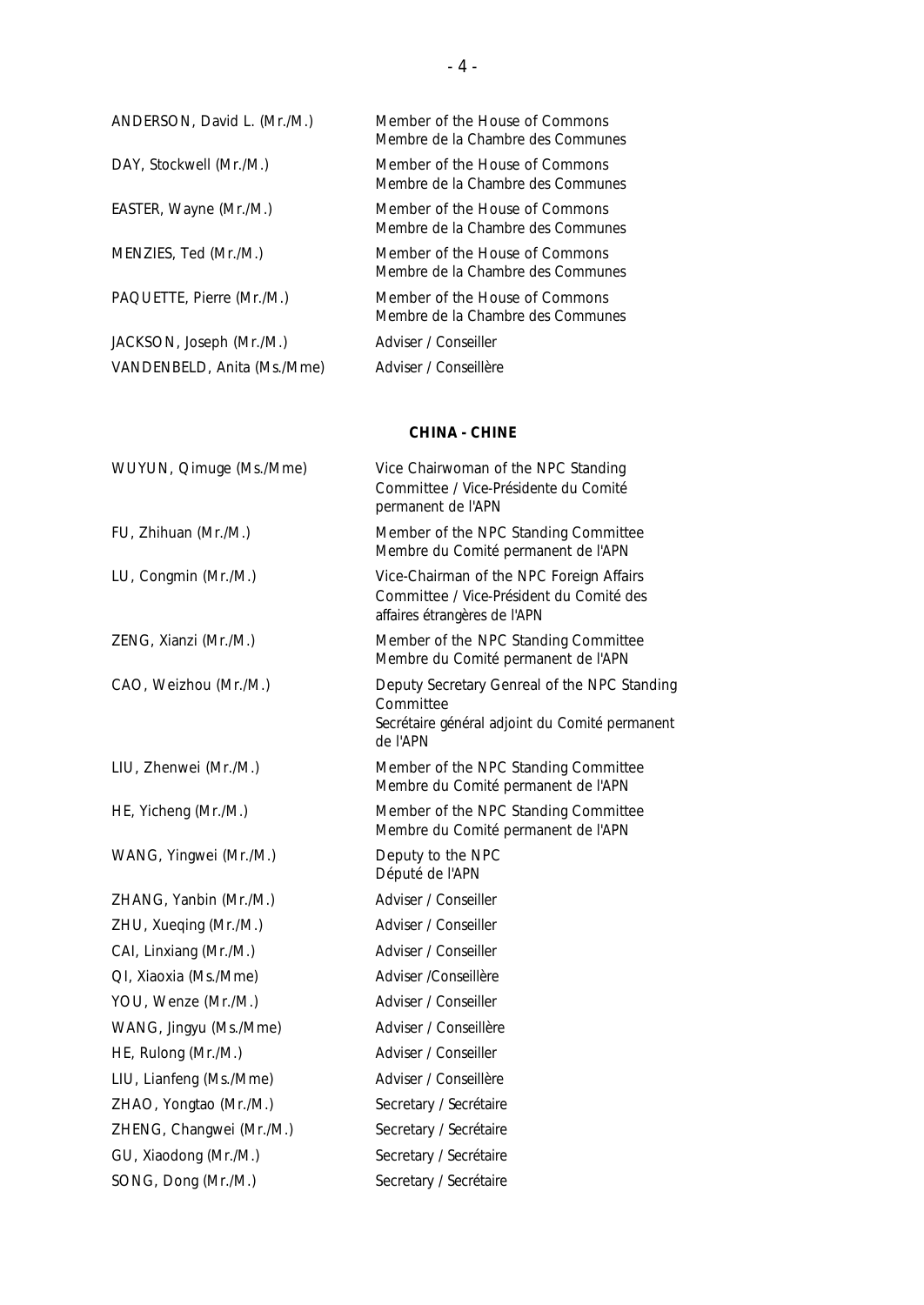| DING, Tongbing (Mr./M.)   | Attaché                  |
|---------------------------|--------------------------|
| WANG, Aihua (Ms./Mme)     | Secretariat              |
| TANG, Jian (Mr./M.)       | Secretariat              |
| JIANG, Hao (Mr./M.)       | Secretariat              |
| LIU, Deyu (Mr./M.)        | Secretariat              |
| JIANG, Hengwei (Mr./M.)   | Secretariat              |
| GUO, Junlin (Ms./Mme)     | Secretariat              |
| ZHANG, Jiaxin (Ms./Mme)   | Secretariat              |
| ZOU, Wenjing (Ms./Mme)    | Interpreter / Interprète |
| QIAN, Xinyi (Ms./Mme)     | Interpreter / Interprète |
| WANG, Xichun (Mr./M.)     | Security / Sécurité      |
| XING, Shuangquan (Mr./M.) | Security / Sécurité      |
|                           |                          |

### **CZECH REPUBLIC /** *REPUBLIQUE TCHEQUE*

| SCHLING, Jaromir (Mr./M.) | Member of the Chamber of Deputies |
|---------------------------|-----------------------------------|
|                           | Membre de la Chambre des Députés  |

### **DEMOCRATIC REPUBLIC OF THE CONGO -** *REPUBLIQUE DEMOCRATIQUE DU CONGO*

| KUMBU ki LUTETE, Raphael (Mr./M.)         | 3rd Vice-President of the National Assembly<br>3ème Vice-Président de l'Assemblée nationale |
|-------------------------------------------|---------------------------------------------------------------------------------------------|
| BUTE, Mwamba Mwana (Mr./M.)               | Member of the National Assembly<br>Membre de l'Assemblée nationale                          |
| ISSA, Sulubika (Mr./M.)                   | Member of the National Assembly<br>Membre de l'Assemblée nationale                          |
| LUNGHE, Luhulu (Mr./M.)                   | Member of the National Assembly<br>Membre de l'Assemblée nationale                          |
| KAKUDJI, Gaetan (Mr./M.)                  | 3rd Vice-President of the Senate<br>3ème Vice-Président du Sénat                            |
| MOKOLO wa MPOMBO, Edouard<br>(Mr./M.)     | Senator / Sénateur                                                                          |
| BELEPE, Canisius Arthur (Mr./M.)          | Chef de Cabinet                                                                             |
| ALONGABONI OLIANABU, Ginette<br>(Ms./Mme) | Adviser / Conseillère                                                                       |
| BUTA, Mpenya (Mr./M.)                     | Adviser / Conseiller                                                                        |
| KABANGU DIBA NSESE, François<br>(Mr./M.)  | Director for External Relations<br>Directeur des Relations extérieures                      |
| KONJI KAYUMBA, Renée (Ms./Mme)            | Adviser / Conseillère                                                                       |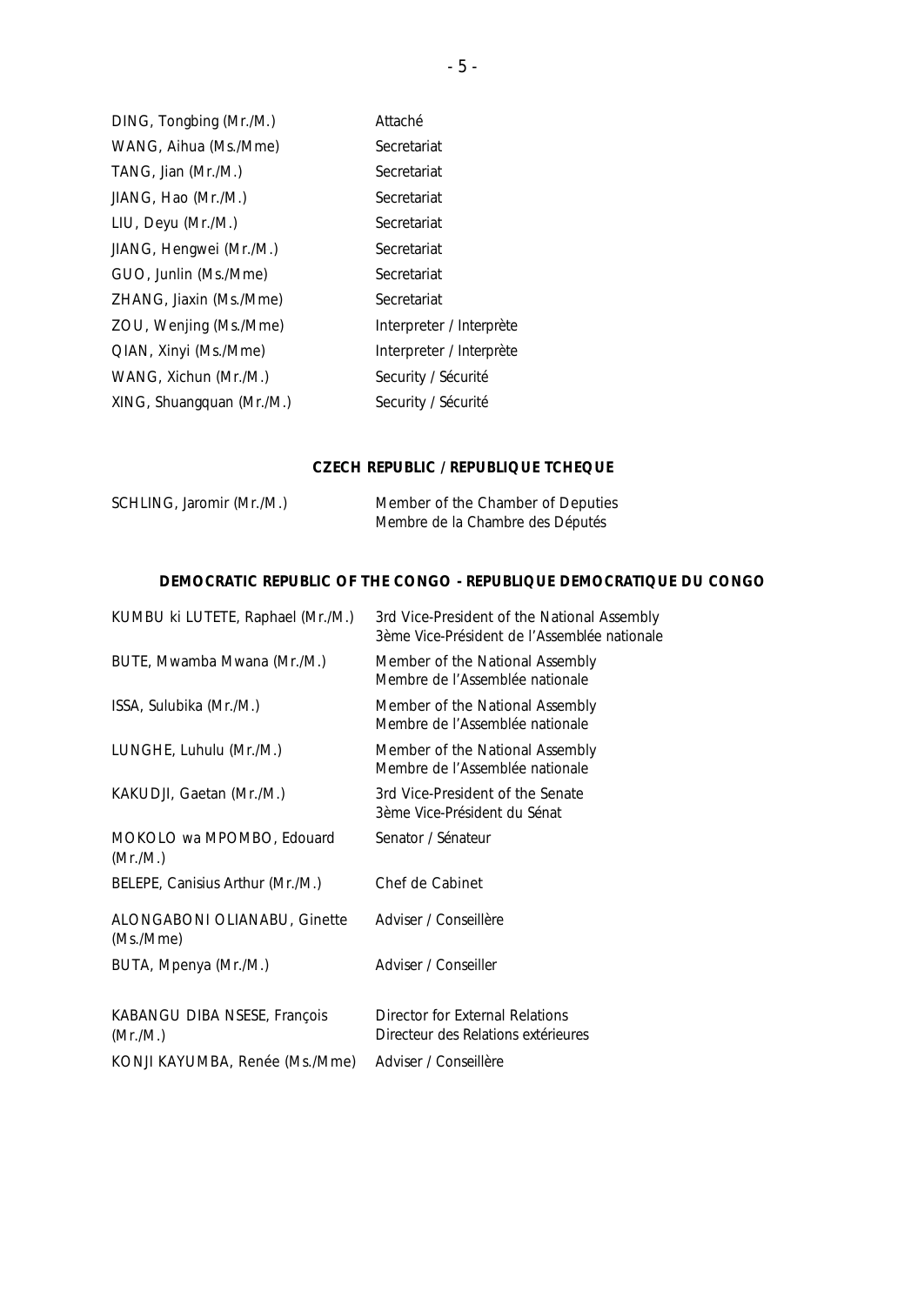### **DENMARK -** *DANEMARK*

| AAEN, Frank (Mr./M.)           | Member of the Folketing<br>Membre du Folketing |
|--------------------------------|------------------------------------------------|
| ANTONSEN, Charlotte (Ms./Mme)  | Member of the Folketing<br>Membre du Folketing |
| GADE, Steen (Mr./M.)           | Member of the Folketing<br>Membre du Folketing |
| KHADER, Naser (Mr./M.)         | Member of the Folketing<br>Membre du Folketing |
| KIRKEGAARD, Kurt (Mr./M.)      | Member of the Folketing<br>Membre du Folketing |
| LYKKETOFT, Mogens (Mr./M.)     | Member of the Folketing<br>Membre du Folketing |
| MESSERSCHMIDT, Morten (Mr./M.) | Member of the Folketing<br>Membre du Folketing |
| SJELLE, Helle (Ms./M.)         | Member of the Folketing<br>Membre du Folketing |
| JENSEN, Anne-Sofie (Ms./Mme)   | Adviser / Conseillère                          |

### **ECUADOR –** *EQUATEUR*

| PALADINES BASURTO, Raúl (Mr./M.) | Member of the National Congress |
|----------------------------------|---------------------------------|
|                                  | Membre du Congrès national      |

### **ESTONIA –** *ESTONIE*

| MÄNNIK, Jaanus (Mr./M.) | Member of the Riigikogu<br>Membre du Riigikogu |
|-------------------------|------------------------------------------------|
| TAMM, Jüri (Ms./Mme)    | Member of the Riigikogu<br>Membre du Riigikogu |
| MILT, Annika (Ms./Mme)  | Adviser / Conseillère                          |

### **FINLAND -** *FINLANDE*

| KILJUNEN, Kimmo (Mr./M.)        | Member of the Eduskunta<br>Membre de l'Eduskunta |
|---------------------------------|--------------------------------------------------|
| ANTTILA, Sirkka-Liisa (Ms./Mme) | Member of the Eduskunta<br>Membre de l'Eduskunta |
| SASI, Kimmo (Mr./M.)            | Member of the Eduskunta<br>Membre de l'Eduskunta |
| KULOVESI, Tuula (Ms./Mme)       | Adviser / Conseillère                            |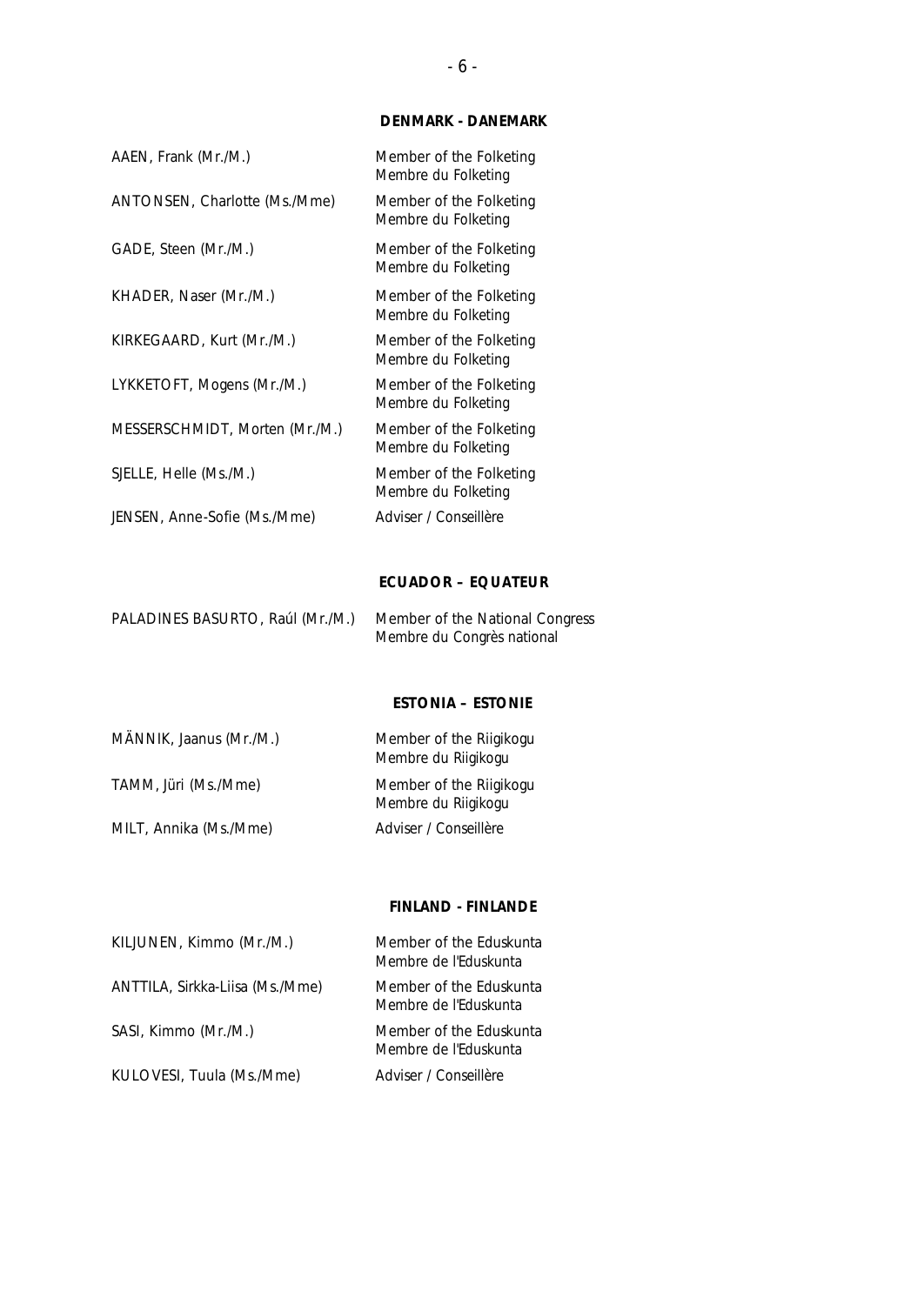### **FRANCE**

| BIZET, Jean (Mr./M.)        | Senator / Sénateur                                                 |
|-----------------------------|--------------------------------------------------------------------|
| BEAUMONT, René (Mr./M.)     | Senator / Sénateur                                                 |
| BACQUET, Jean-Paul (Mr./M.) | Member of the National Assembly<br>Membre de l'Assemblée nationale |
| LAFFINEUR, Marc (Mr./M.)    | Member of the National Assembly<br>Membre de l'Assemblée nationale |
| ROEDERER, Grégoire (Mr./M.) | Adviser / Conseiller                                               |

### **GERMANY -** *ALLEMAGNE*

| HÖFKEN, Ulrike (Ms./Mmme) | Member of the Deutscher Bundestag<br>Membre du Deutscher Bundestag |
|---------------------------|--------------------------------------------------------------------|
| HOPPE, Thilo (Mr./M.)     | Member of the Deutscher Bundestag<br>Membre du Deutscher Bundestag |

### **GHANA**

| ABODAKPI, Daniel (Mr./M.)              | Member of Parliament<br>Membre du Parlement |
|----------------------------------------|---------------------------------------------|
| AKOMEA, Nana (Mr./M.)                  | Member of Parliament<br>Membre du Parlement |
| DPOKU-ACHEAMPONG, Emmanuel<br>(Mr./M.) | Member of Parliament<br>Membre du Parlement |

### **GREECE-***GRECE*

| PAPADIMITRIOU, Elsa (Ms./Mme) | Member of Parliament<br>Membre du Parlement |
|-------------------------------|---------------------------------------------|
| KALANTZIS, George (Mr./M.)    | Member of Parliament<br>Membre du Parlement |

### **ICELAND - ISLANDE**

| STEFANSSON, Magnus (Mr./M.)    | Member of Parliamenti<br>Membre du Parlement |
|--------------------------------|----------------------------------------------|
| HJARTARDOTTIR, Drifa (Ms./Mme) | Member of Parliamenti<br>Membre du Parlement |
| GRETARSDOTTIR, Lilja (Ms./Mme) | Secretary / Secrétaire                       |

### **INDIA –** *INDE*

| PAL, Rupchand (Mr./M.) | Member of the Lok Sabha |
|------------------------|-------------------------|
|                        | Membre du Lok Sabha     |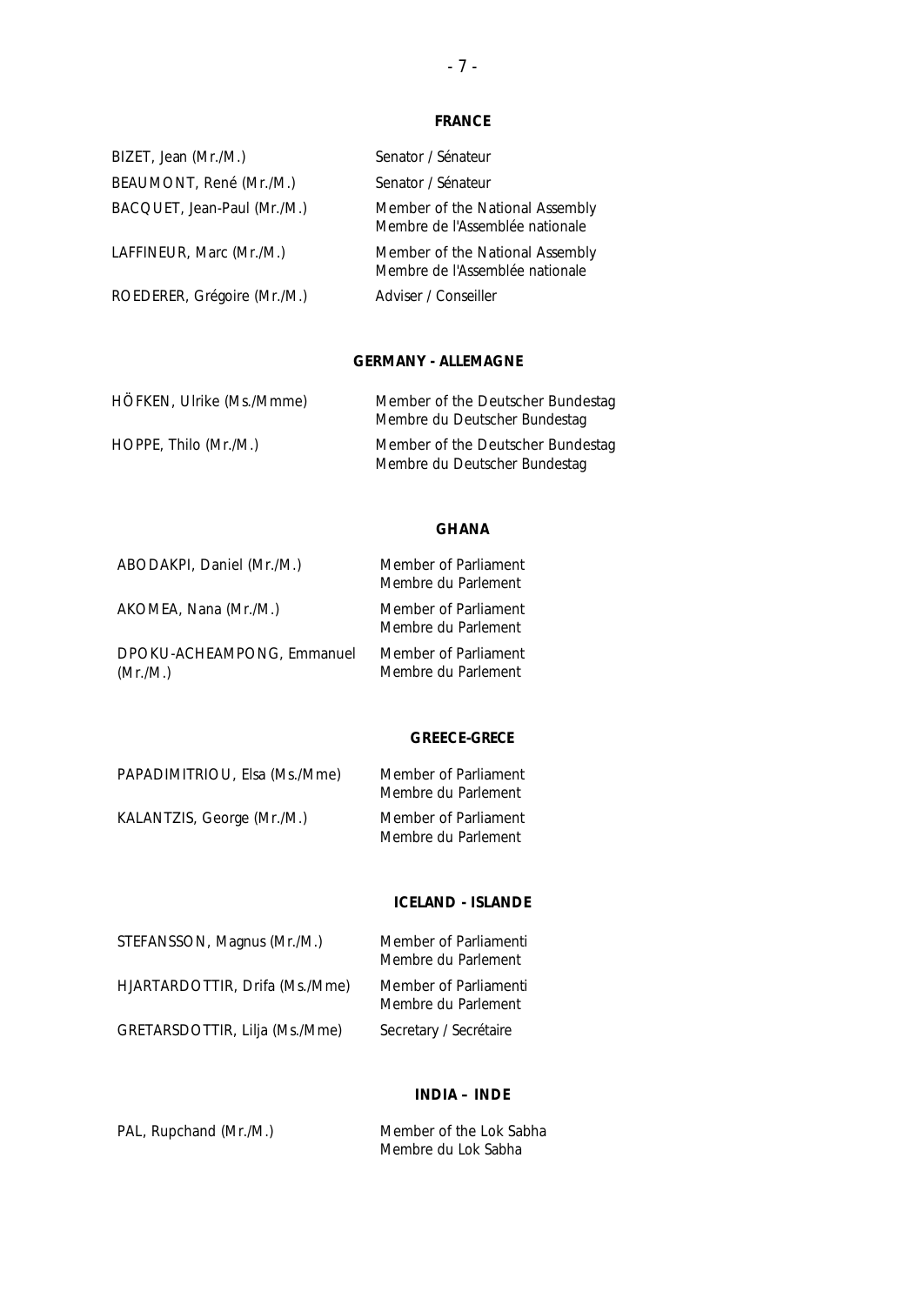### **INDONESIA –** *INDONESIE*

| MARZUKI, Achmad (Mr./M.)      | Member of the House of Representatives<br>Membre de la Chambre des Représentants |
|-------------------------------|----------------------------------------------------------------------------------|
| ZULKIEFLIMANSYAH (Mr./M.)     | Member of the House of Representatives<br>Membre de la Chambre des Représentants |
| KALAKA, Ayodhia G.L. (Mr./M.) | Adviser / Conseiller                                                             |

### **IRAN (ISLAMIC REPUBLIC OF) -** *IRAN (REPUBLIQUE ISLAMIQUE D')*

| KHOSHCHEHREH, Mohammad<br>(Mr./M.) | Member of the Islamic Consultative Assembly<br>Membre de l'Assemblée consultative islamique |
|------------------------------------|---------------------------------------------------------------------------------------------|
| MORADI, Hassan (Mr./M.)            | Member of the Islamic Consultative Assembly<br>Membre de l'Assemblée consultative islamique |
| SOBHANI, Hassan (Mr./M.)           | Member of the Islamic Consultative Assembly<br>Membre de l'Assemblée consultative islamique |

### **IRELAND –** *IRLANDE*

| BRADY, Martín (Mr./M.)   | Member of Dáil Éireann<br>Membre de Dáil Éireann |
|--------------------------|--------------------------------------------------|
| CALLANAN, Joe (Mr./M.)   | Member of Dáil Éireann<br>Membre de Dáil Éireann |
| CASSIDY, Donie (Mr./M.)  | Member of Dáil Éireann<br>Membre de Dáil Éireann |
| HOGAN, Phil (Mr./M.)     | Member of Dáil Éireann<br>Membre de Dáil Éireann |
| HOWLIN, Brendan (Mr./M.) | Member of Dáil Éireann<br>Membre de Dáil Éireann |
| COONAN, Noel (Mr./M.)    | Senator / Sénateur                               |
| FAHERTY, Eoin (Mr./M.)   | Principal Clerk / Greffier principal             |
|                          |                                                  |

### **ITALY -** *ITALIE*

| COVIELLO, Romualdo (M./Mr.) | Senator/ Senateur                                                     |
|-----------------------------|-----------------------------------------------------------------------|
| NAPOLI, Angela (Ms./M.)     | Senator / Sénatrice                                                   |
| SODA, Antonio (Mr./M.)      | Senator / Sénateur                                                    |
| D'IPPOLITO, Ida (Ms./Mme)   | Senator / Sénateur                                                    |
| OGNIBENE, Liborio (Mr./M.)  | Senator / Sénateur                                                    |
| TONINI, Giorgio (Mr./M.)    | Senator / Sénateur                                                    |
| ARRIGHI, Alberto (Mr./M.)   | Member of the Chamber of Deputies<br>Membre de la Chambre des Députés |
| BELLOTTI, Luca (Mr./M.)     | Member of the Chamber of Deputies<br>Membre de la Chambre des Députés |
| GIANNITI, Luigi (Mr./M.)    | Member of the Chamber of Deputies<br>Membre de la Chambre des Députés |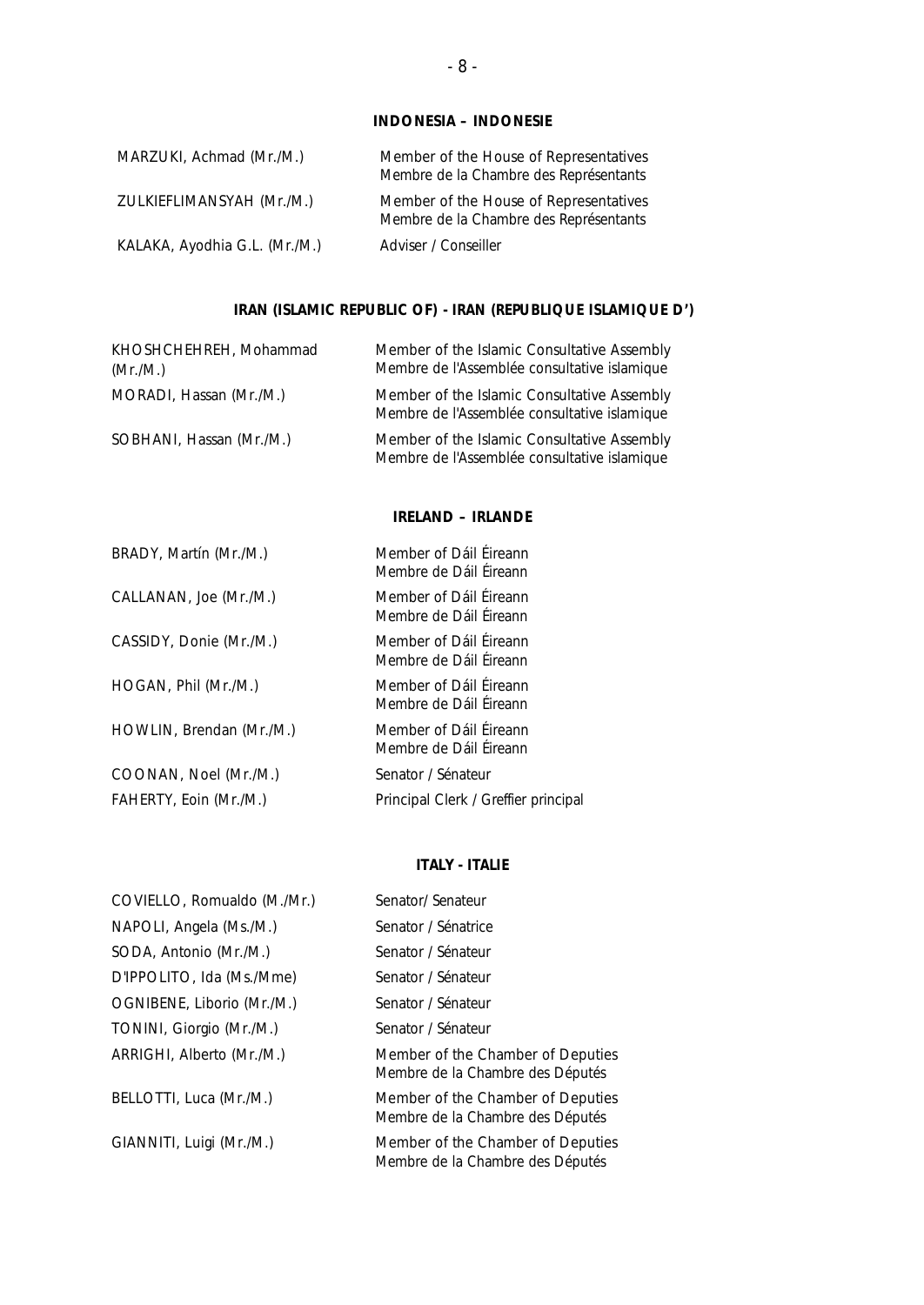| NAN, Enrico (Mr./M.)       | Member of the Chamber of Deputies<br>Membre de la Chambre des Députés |
|----------------------------|-----------------------------------------------------------------------|
| RUGGERI, Ruggero (Mr./M.)  | Member of the Chamber of Deputies<br>Membre de la Chambre des Députés |
| SORBELLO, Sandro (Mr./M.)  | Secretary / Secrétaire                                                |
| DELFINO, Daniela (Ms./Mme) | Secretary / Secrétaire                                                |

### **JAPAN -** *JAPON*

| YATSU, Yoshio (Mr./M.)          | Member of the House of Representatives<br>Membre de la Chambre des Représentants |
|---------------------------------|----------------------------------------------------------------------------------|
| KAMI, Tomoko (Ms./Mme)          | Member of the House of Councillors<br>Membre de la Chambre des Conseillers       |
| MATSUOKA, Toshikatsu (Mr./M.)   | Member of the House of Representatives<br>Membre de la Chambre des Représentants |
| MIKAZUKI, Taizo (Mr./M.)        | Member of the House of Representatives<br>Membre de la Chambre des Représentants |
| SATO, Shigeki (Mr./M.)          | Member of the House of Representatives<br>Membre de la Chambre des Représentants |
| SHUHAMA, Ryo (Mr./M.)           | Member of the House of Councillors<br>Membre de la Chambre des Conseillers       |
| TAKAHASHI, Chizuko (Ms./Mme)    | Member of the House of Representatives<br>Membre de la Chambre des Représentants |
| WAKABAYASHI, Masatoshi (Mr./M.) | Member of the House of Councillors<br>Membre de la Chambre des Conseillers       |
| ITO, Kenji (Mr./M.)             | Adviser / Conseiller                                                             |
| KOBAYASHI, Mototsugu (Mr./M.)   | Adviser / Conseiller                                                             |
| KUDOH, Masayuki (Mr./M.)        | Adviser / Conseiller                                                             |
| MATSUO, Shigeyuki (Mr./M.)      | Adviser / Conseiller                                                             |
| MURAKAMI, Mitsuo (Mr./M.)       | Adviser / Conseiller                                                             |
| OHKAWA, Akitaka (Mr./M.)        | Adviser / Conseiller                                                             |
| SETOYAMA, Junichi (Mr./M.)      | Adviser / Conseiller                                                             |
| SHIBATA, Michihiro (Mr./M.)     | Adviser / Conseiller                                                             |
| TOGAWA, Hiroyuki (Mr./M.)       | Adviser / Conseiller                                                             |
| TOKITA, Akira (Mr./M.)          | Adviser / Conseiller                                                             |
| TSUNAI, Yukihiro (Mr./M.)       | Adviser / Conseiller                                                             |
| YAMADA, Akiko (Ms./Mme)         | Adviser / Conseiller                                                             |
| ADACHI, Hiromi (Ms./Mme)        | Interpreter / Interprète                                                         |
| KAWAMURA, Shiho (Ms./Mme)       | Interpreter / Interprète                                                         |
| NISHIMURA, Yoshimi (Ms./Mme)    | Interpreter / Interprète                                                         |
| OHNO, Rie (Ms./Mme)             | Interpreter / Interprète                                                         |
|                                 |                                                                                  |

### **KAZAKHSTAN**

SAGADIEV, Kenzhegaliy (Mr./M.) Member of the Mazhilis

*Membre du Mazhilis*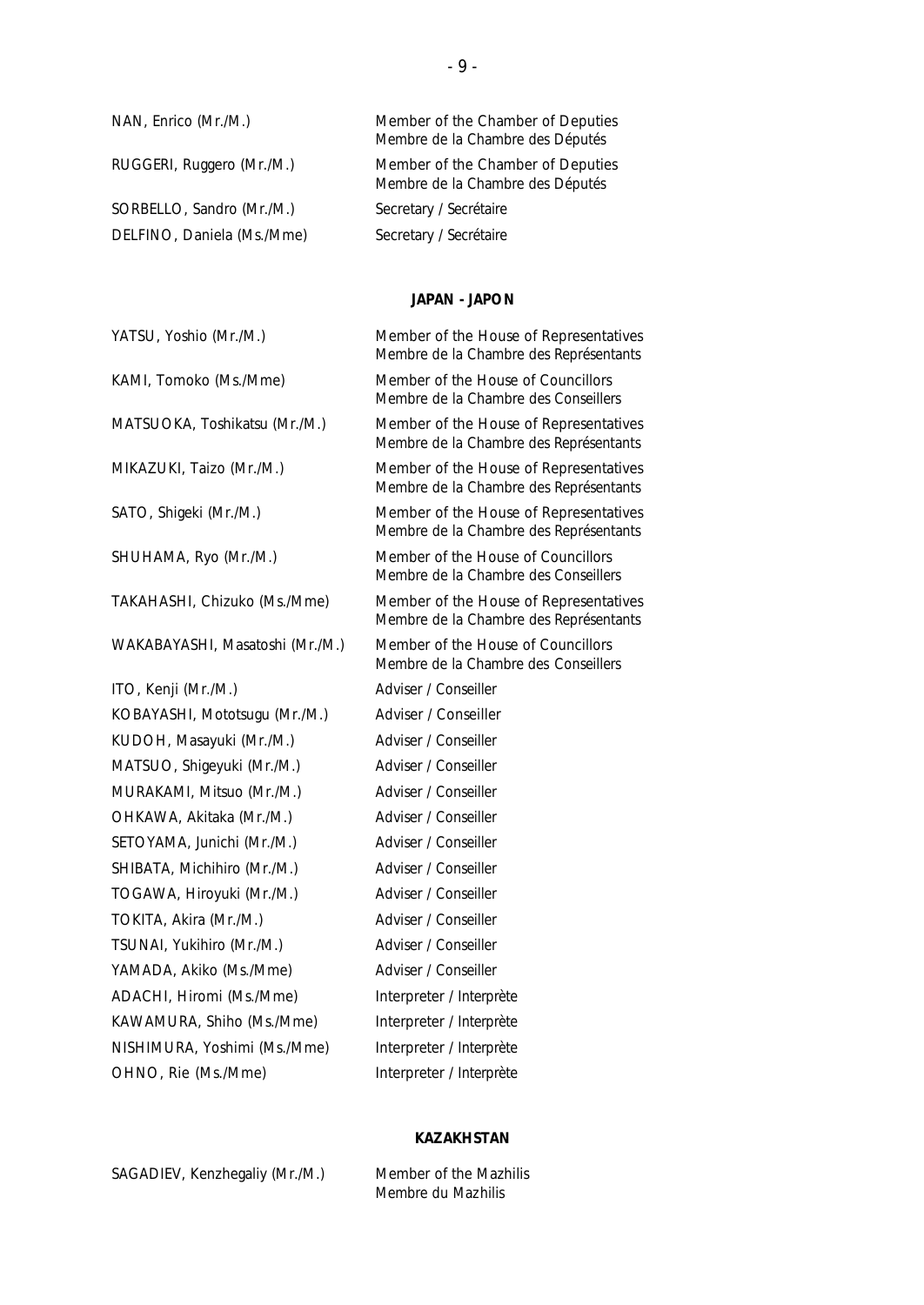### **KENYA**

| ARUNGA, Julius (Mr./M.)     | Member of the National Assembly<br>Membre de l'Assemblée nationale  |
|-----------------------------|---------------------------------------------------------------------|
| GACHAGUA, James (Mr./M.)    | Member of the National Assembly<br>Membre de l'Assemblée nationale  |
| KAGWE, Mutahi (Mr./M.)      | Member of the National Assembly<br>Membre de l'Assemblée nationale  |
| OKEMO, Chrysanthus (Mr./M.) | Member of the National Assembly<br>Membre de l'Assemblée nationale  |
| OGINGA, Oburu (Mr./M.)      | Member of the National Assembly<br>Membre de l'Assemblée nationale  |
| WAMBORA, Nyaga (Mr./M.)     | Member of the National Assembly<br>Membre de l'Assemblée nationale  |
| AWITI, Adhu (Mr./M.)        | Member of the National Assembly<br>Membre de l'Assemblée nationale  |
| ONYANCHA, Joel (Mr./M.)     | Member of the National Assembly<br>Membre de l'Assemblée nationale  |
| OPARANYA, Wycliffe (Mr./M.) | Member of the National Assembly<br>Membre de l'Assemblée nationale  |
| MIDIWO, Jakoyo (Mr./M.)     | Member of the National Assembly<br>Membre de l'Assemblée nationale  |
| MUTISO, Mutinda (Mr./M.)    | Member of the National Assembly<br>Membre de l'Assemblée nationale  |
| NDINDIRI, Samuel (Mr./M.)   | Clerk of the National Assembly<br>Greffier de l'Assemblée nationale |
| ABONYO, Florence (Ms./Mme)  | Secretary / Secrétaire                                              |
|                             |                                                                     |

### **LAO PEOPLE'S DEMOCRATIC REPUBLIC –** *REPUBLIQUE DEMOCRATIQUE POPULAIRE LAO*

| XAYAKONE, Khamsing (Mr./M.) | Member of the National Assembly |
|-----------------------------|---------------------------------|
|                             | Membre de l'Assemblée nationale |

### **LIBYAN ARAB JAMAHIRIYA –** *JAMAHIRIYA ARABE LIBYENNE*

| EL-FAKHRI, M.S. (Mr./M.) | Member of the General People's Congress<br>Membre du Congrès général du Peuple |
|--------------------------|--------------------------------------------------------------------------------|
| EL-SHAIBANI, N.G.        | Adviser / Conseiller                                                           |

### **LITHUANIA –** *LITHUANIE*

| NAVICKAS, Vytas (Mr./M.) | Member of Parliament |
|--------------------------|----------------------|
|                          | Membre du Parlement  |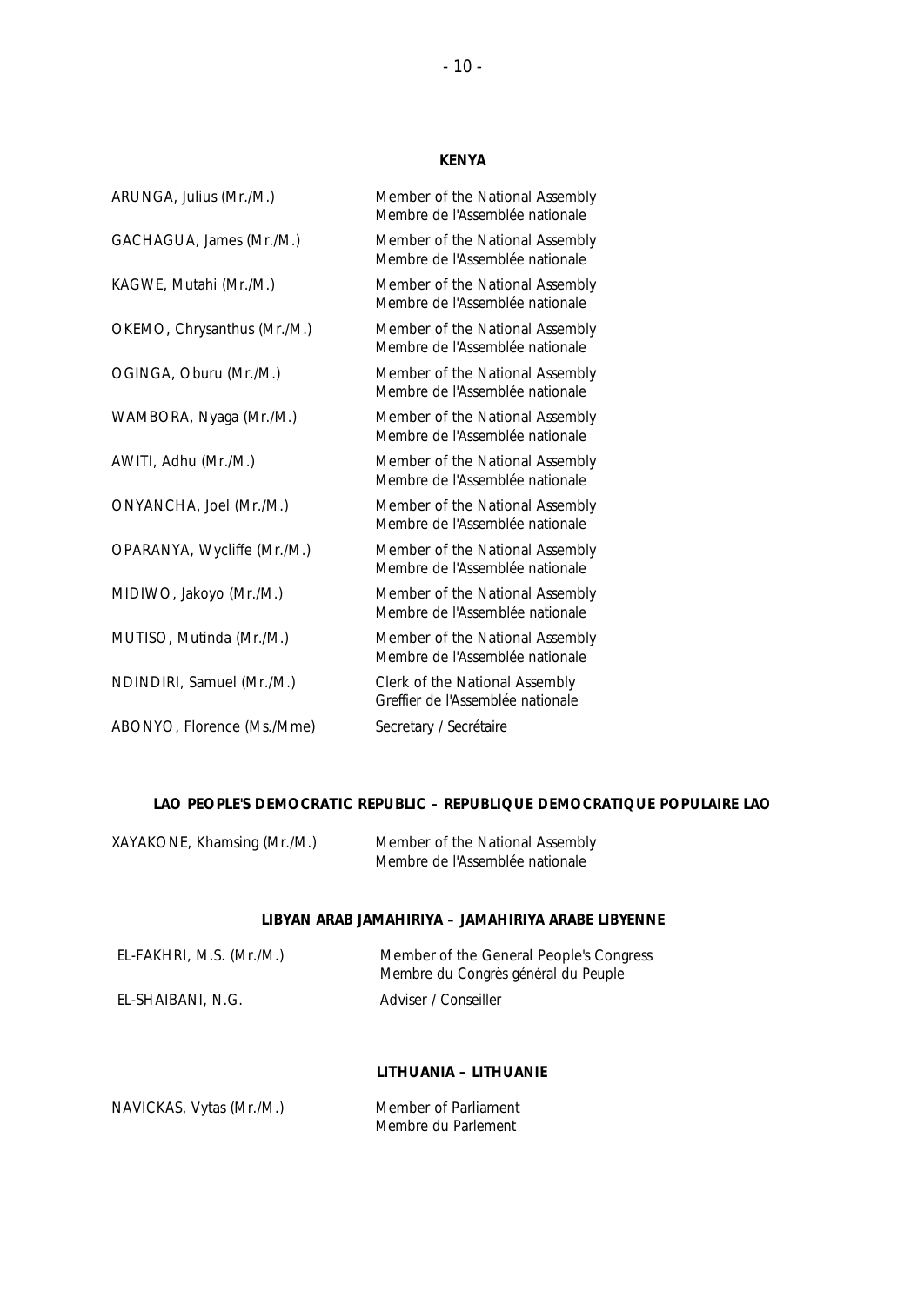## **LUXEMBOURG**

| GOERENS, Charles (Mr./M.) | Member of the Chamber of Deputies<br>Membre de la Chambre des Députés |
|---------------------------|-----------------------------------------------------------------------|
| ADAM, Claude (Mr./M.)     | Member of the Chamber of Deputies<br>Membre de la Chambre des Députés |

### **MALAWI**

| GWENGWE, Willard (Mr./M.) | Member of the National Assembly |
|---------------------------|---------------------------------|
|                           | Membre de l'Assemblée nationale |

### **MALI**

|                                | IMBARCAOUANE, Assarid Ag (Mr./M.) $2nd$ Vice-President of the National Assembly $23$ <sup>eme</sup><br>Vice-Président de l'Assemblée nationale |
|--------------------------------|------------------------------------------------------------------------------------------------------------------------------------------------|
| DIALLO, Toumani Djimé (Mr./M.) | Adviser / Conseiller                                                                                                                           |

### **MAURITIUS - MAURICE**

| MOHAMED, Shakeel Ahmed Yousuf | Member of the National Assembly |
|-------------------------------|---------------------------------|
| Abdul Razack (Mr./M.)         | Membre de l'Assemblée nationale |

### **MEXICO -** *MEXIQUE*

| MARGÁIN, Fernando (Mr./M.)   | Senator / Sénateur  |
|------------------------------|---------------------|
| HERNÁNDEZ, Silvia (Ms./Mme)  | Senator / Sénatrice |
| MADERO, Lydia (Ms./M.)       | Senator / Sénatrice |
| OSUNA, Héctor (Mr./M.)       | Senator / Sénateur  |
| SAURI, Dulce María (Ms./Mme) | Senator / Sénatrice |

### **NAMIBIA**

| GEINGOB, Hage G. (Mr./M.) | Member of the National Assembly |
|---------------------------|---------------------------------|
|                           | Membre de l'Assemblée nationale |

### **NEPAL**

| RANABHAT, Taranath (Mr./M.)        | Speaker of the House of Representatives<br>Président de la Chambre des Représentants |
|------------------------------------|--------------------------------------------------------------------------------------|
| KOIRALA, Ashok (Mr./M.)            | Member of the National Council<br>Membre du Conseil national                         |
| PANTA, Urwa Dutta (Mr./M.)         | Member of the National Council<br>Membre du Conseil national                         |
| SHRESTHA, Dhan Bahadur (Mr./M.)    | Secretary / Secrétaire                                                               |
| BHATTARAI, Hem lal Sharma (Mr./M.) | Adviser / Conseiller                                                                 |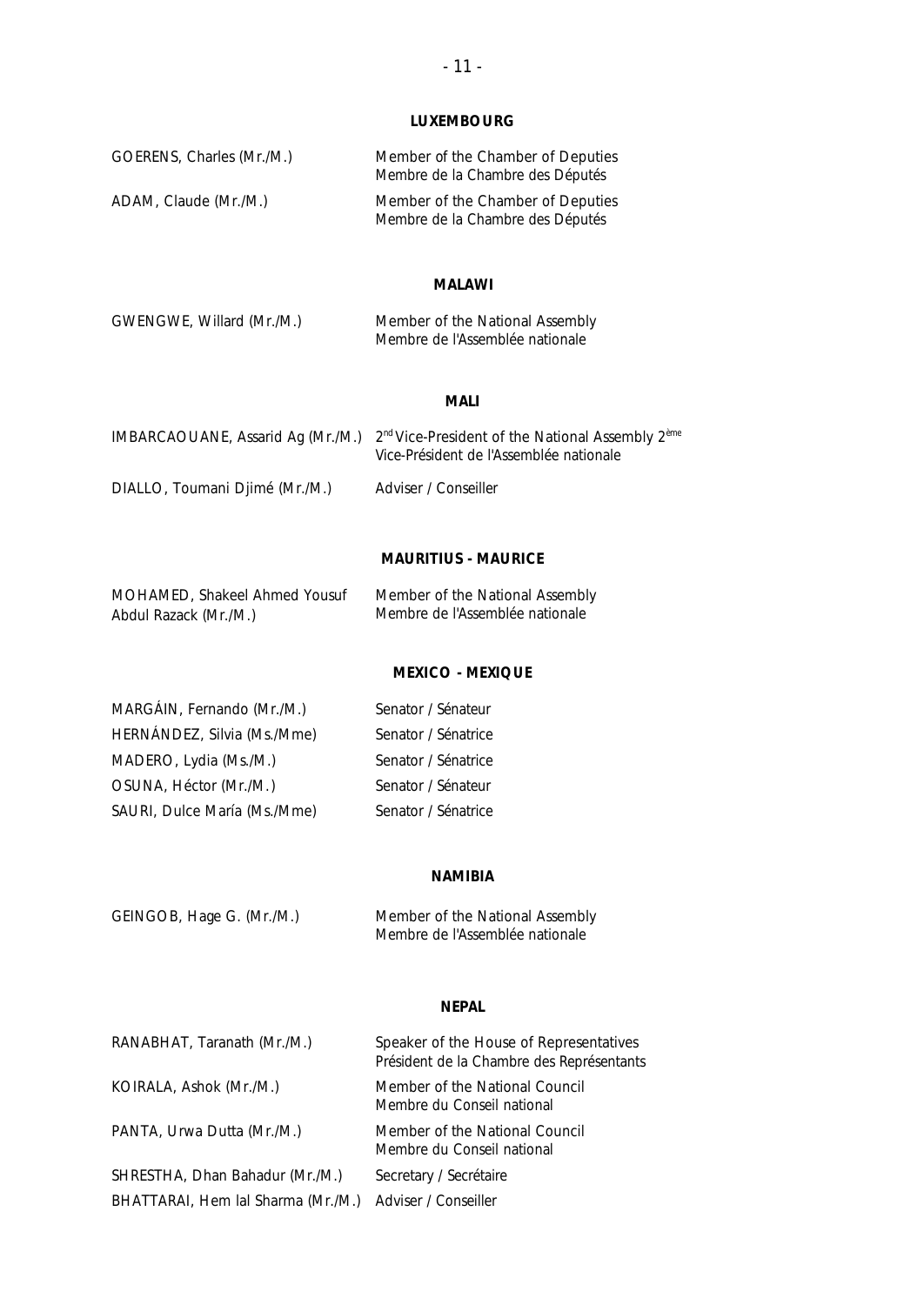### **NIGER**

SANOUSSI, Jackou (Mr./M.) Member of the National Assembly *Membre de l'Assemblée nationale*

### **NORWAY -** *NORVEGE*

| AKSELEN, Olav (Mr./M.)   | Member of Parliament<br>Membre du Parlement |
|--------------------------|---------------------------------------------|
| SOLBERG, Erna (Ms./Mme)  | Member of Parliament<br>Membre du Parlement |
| VALLE, Agot (Ms./M.)     | Member of Parliament<br>Membre du Parlement |
| HØGLUND, Morten (Mr./M.) | Member of Parliament<br>Membre du Parlement |

### **PAKISTAN**

| BHINDER, Muhammad Anwar (Mr./M.) Senator / Sénateur |                                                                    |
|-----------------------------------------------------|--------------------------------------------------------------------|
| HASHMI, Muhammad Saeed (Mr./M.)                     | Senator / Sénateur                                                 |
| KHAN, Muhammad Ibrahim (Mr./M.)                     | Senator / Sénateur                                                 |
| REHMAN, Yasmeen (Ms./Mme)                           | Member of the National Assembly<br>Membre de l'Assemblée nationale |
| TARIQ, Kashmala (Ms./Mme)                           | Member of the National Assembly<br>Membre de l'Assemblée nationale |

#### **PHILIPPINES**

| Member of the House of Representatives<br>Membre de la Chambre des Représentants |
|----------------------------------------------------------------------------------|
| Member of the House of Representatives<br>Membre de la Chambre des Représentants |
| Member of the House of Representatives<br>Membre de la Chambre des Représentants |
| Member of the House of Representatives<br>Membre de la Chambre des Représentants |
| Member of the House of Representatives<br>Membre de la Chambre des Représentants |
| Member of the House of Representatives<br>Membre de la Chambre des Représentants |
| Member of the House of Representatives<br>Membre de la Chambre des Représentants |
| Member of the House of Representatives<br>Membre de la Chambre des Représentants |
| Member of the House of Representatives<br>Membre de la Chambre des Représentants |
|                                                                                  |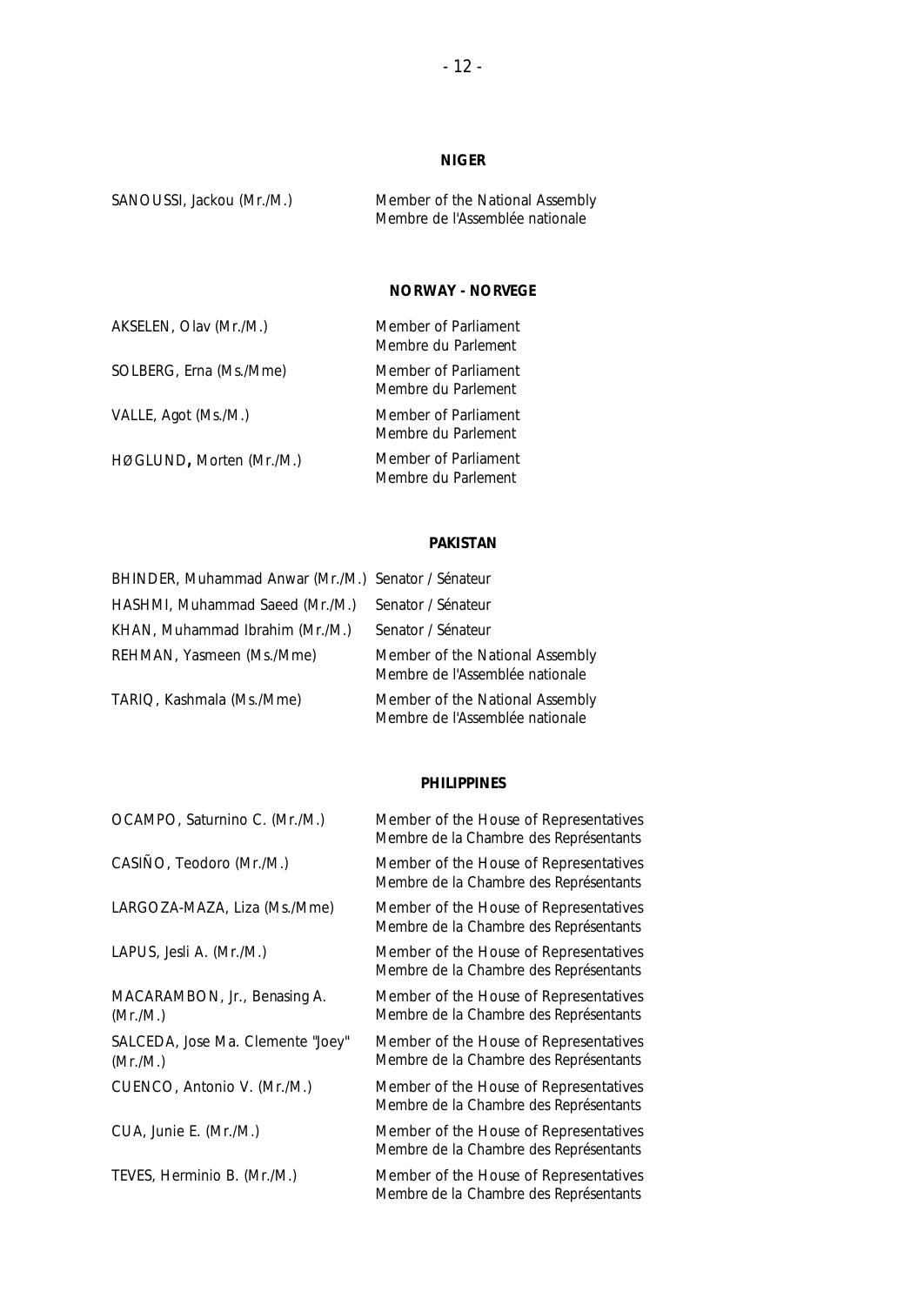| JAVIER, Exequiel B. (Mr./M.)        | Member of the House of Representatives<br>Membre de la Chambre des Représentants |
|-------------------------------------|----------------------------------------------------------------------------------|
| CELESTIAL, Miguel Paolo L. (Mr./M.) | Adviser / Conseiller                                                             |
| TRINIDAD, Mary Grace S. (Ms./Mme)   | Adviser / Conseillère                                                            |

### **PORTUGAL**

| CRAVINHO, Joao (Mr./M.)  | Member of Parliament<br>Membre du Parlement |
|--------------------------|---------------------------------------------|
| PACHECO, Duarte (Mr./M.) | Member of Parliament<br>Membre du Parlement |

### **REPUBLIC OF KOREA –** *REPUBLIQUE DE COREE*

| CHUNG, Euiyong (Mr./M.)  | Member of the National Assembly<br>Membre de l'Assemblée nationale |
|--------------------------|--------------------------------------------------------------------|
| PARK, Seunghwan (Mr./M.) | Member of the National Assembly<br>Membre de l'Assemblée nationale |
| KIM, Daean (Mr./M.)      | Adviser / Conseiller                                               |
| SON, Jungseon (Mr./M.)   | Adviser / Conseiller                                               |
| CHUNG, Ilsok (Mr./M.)    | Consul                                                             |
|                          |                                                                    |

### **ROMANIA -** *ROUMANIE*

| BINDEA, Liviu Doru (Mr./M.)     | Senator / Sénateur    |
|---------------------------------|-----------------------|
| STRATILA, Serban Cezar (Mr./M.) | Senator / Sénateur    |
| DUMITRESCU, Cristina (Ms./Mme)  | Adviser / Conseillère |

### **RUSSIAN FEDERATION –** *FEDERATION DE RUSSIE*

| KOZLOVSKIY, Alexander (Mr./M.) | Member of the State Duma<br>Membre de la Douma d'Etat                     |
|--------------------------------|---------------------------------------------------------------------------|
| LIKHACHEV, Alexei (Mr./M.)     | Member of the State Duma<br>Membre de la Douma d'Etat                     |
| GORBUNOV, Gennadiy (Mr./M.)    | Member of the Council of Federation<br>Membre du Conseil de la Fédération |
| LEBEDEV, Leonid (Mr.(M.)       | Member of the Council of Federation<br>Membre du Conseil de la Fédération |
| LISOVSKIY, Sergey (Mr./M.)     | Member of the Council of Federation<br>Membre du Conseil de la Fédération |
| OGANYAN, Oganes (Mr./M.)       | Member of the Council of Federation<br>Membre du Conseil de la Fédération |
| DZAKHAYEV, Semyon (Mr./M.)     | Adviser / Conseiller                                                      |
| MANGUSH, Kirill (Mr./M.)       | Adviser / Conseiller                                                      |
|                                |                                                                           |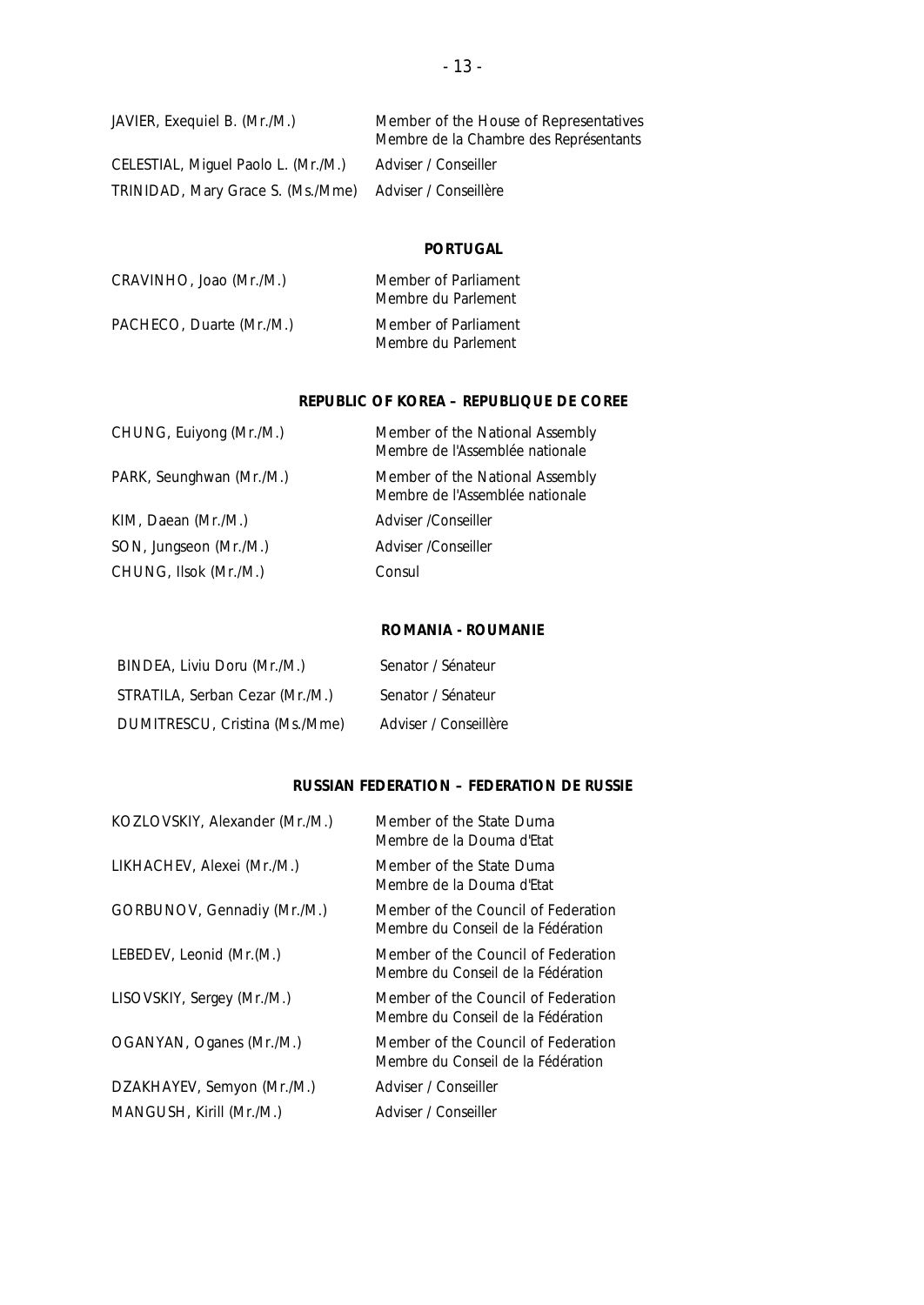### **RWANDA**

| MUGESERA, Antoine (Mr./M.) | Senator / Sénateur                |
|----------------------------|-----------------------------------|
| MUKAMURANGWA SEBERA.       | Member of the Chamber of Deputies |
| Henriette (Ms/Mme)         | Membre de la Chambre des Députés  |

### **SAN MARINO**

| TERENZI, Gian Franco (Mr./M.) | Member of the Great General Council |
|-------------------------------|-------------------------------------|
|                               | Membre du Grand Conseil général     |

### **SAUDI ARABIA –** *ARABIE SAOUDITE*

| EL-MAIMANI, Yousef A. (Mr./M.)     | Member of the Shura Council<br>Membre du Conseil de la Choura           |
|------------------------------------|-------------------------------------------------------------------------|
| ALNASRULLAH, Abdulaziz A. (Mr./M.) | Member of the Shura Council<br>Membre du Conseil de la Choura           |
| ALATEEG, Adel A. (Mr./M.)          | Protocol Officer / Chargé de protocole                                  |
| BINSAEED, Anas A. (Mr./M.)         | Parliamentary Relations Officer / Chargé de<br>relations parlementaires |

### **SENEGAL**

| TOURE, Ndiawar (Mr./M.) | Member of the National Assembly |
|-------------------------|---------------------------------|
|                         | Membre de l'Assemblée nationale |

### **SLOVENIA -** *SLOVENIE*

| KOVACIC, Dimitris (Mr./M.) | Member of the National Assembly<br>Membre de l'Assemblée nationale |
|----------------------------|--------------------------------------------------------------------|
| CVIKL, Milan M. (Mr./M.)   | Member of the National Assembly<br>Membre de l'Assemblée nationale |
| BEVK, Samo (Mr./M.)        | Member of the National Assembly<br>Membre de l'Assemblée nationale |
| PANDEV, Tanja (Ms./Mme)    | Secretary / Secrétaire                                             |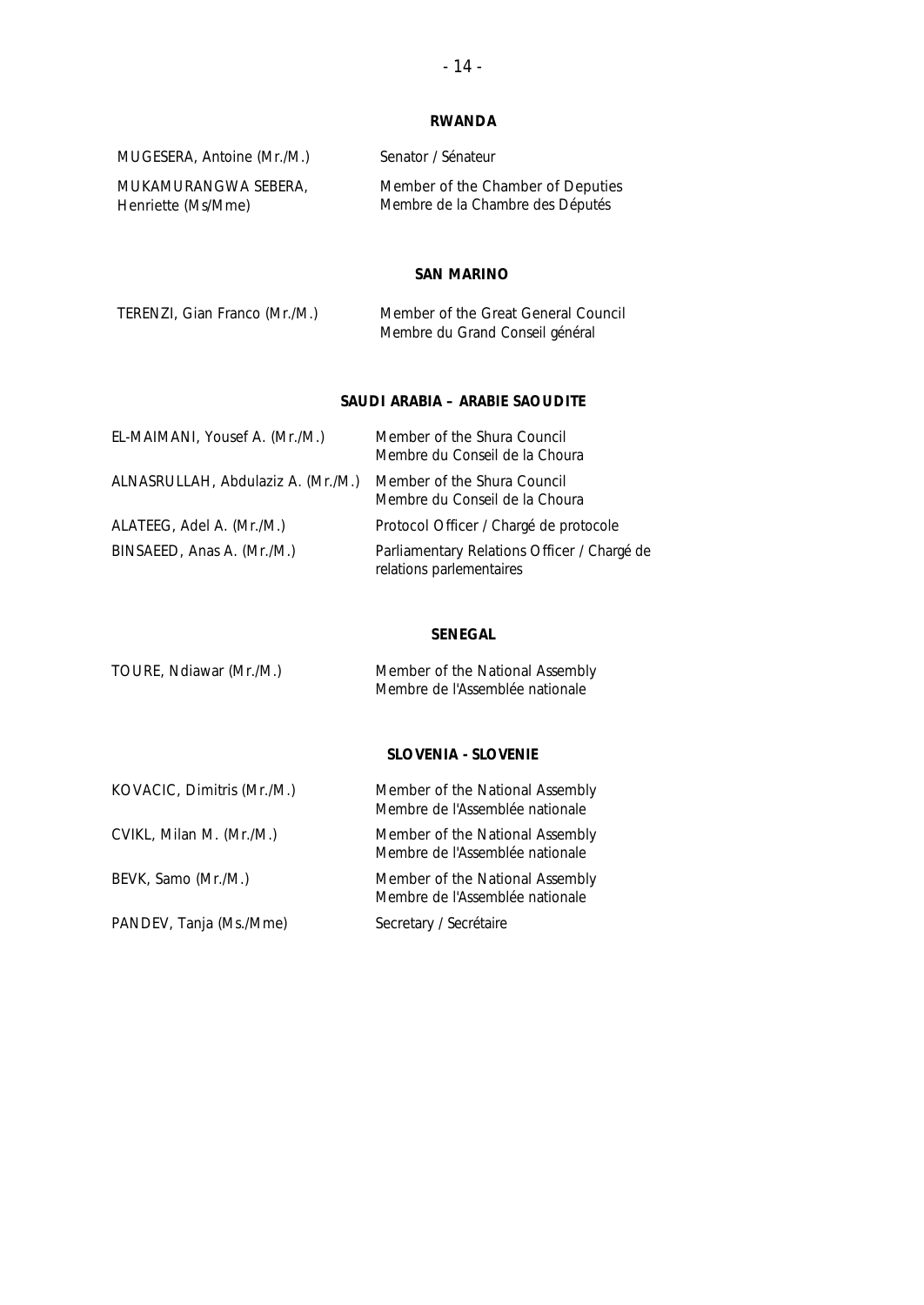### **SOLOMON ISLANDS**

| TAUSINGA, Job Dudley (Mr./M.) | Member of the National Parliament<br>Membre du Parlement national |
|-------------------------------|-------------------------------------------------------------------|
| LENI, Nollen (Mr./M.)         | Member of the National Parliament<br>Membre du Parlement national |
| AUMANU, Steve (Mr./M.)        | Member of the National Parliament<br>Membre du Parlement national |
| MAENU'U, Paul (Mr./M.)        | Member of the National Parliament<br>Membre du Parlement national |
| LILO, Gordon Darcy (Mr./M.)   | Member of the National Parliament<br>Membre du Parlement national |
| OTI, Patteson J. (Mr./M.)     | Member of the National Parliament<br>Membre du Parlement national |

### **SOUTH AFRICA –** *AFRIQUE DU SUD*

| CHANG, Eugenia (Ms./Mme)          | Member of the National Assembly<br>Membre de l'Assemblée nationale |
|-----------------------------------|--------------------------------------------------------------------|
| CHEN, Sherry (Ms./Mme)            | Member of the National Assembly<br>Membre de l'Assemblée nationale |
| HENDRICKS, Neville Denis (Mr./M.) | Member of the National Assembly<br>Membre de l'Assemblée nationale |
| KHUNOU, Nthabiseng (Ms./Mme)      | Member of the National Assembly<br>Membre de l'Assemblée nationale |
| MARTINS, B. (Mr./M.)              | Member of the National Assembly<br>Membre de l'Assemblée nationale |
| MKONO, Dickson (Mr./M.)           | Member of the National Assembly<br>Membre de l'Assemblée nationale |
| NTWANAMBI, Nosipho (Ms./Mme)      | Member of the National Assembly<br>Membre de l'Assemblée nationale |
| RASMENI, S. (Mr./M.)              | Member of the National Assembly<br>Membre de l'Assemblée nationale |
| SEFULARO, M. (Mr./M.)             | Member of the National Assembly<br>Membre de l'Assemblée nationale |
| MZWAKALI, M. (Mr./M.)             | Clerk / Greffier                                                   |

### **SPAIN -** *ESPAGNE*

| CUNILLERA, Teresa (Ms./Mme)                                         | Member of the Congress of Deputies<br>Membre du Congrès des Députés |
|---------------------------------------------------------------------|---------------------------------------------------------------------|
| MOSCOSO DEL PRADO, Juán (Mr./M.) Member of the Congress of Deputies | Membre du Congrès des Députés                                       |
| DELGADO, Celso (Mr./M.)                                             | Member of the Congress of Deputies<br>Membre du Congrès des Députés |
| GÓMEZ, Javier (Mr./M.)                                              | Member of the Congress of Deputies<br>Membre du Congrès des Députés |
| BOYRA, Helena (Ms./Mme)                                             | Adviser / Conseillère                                               |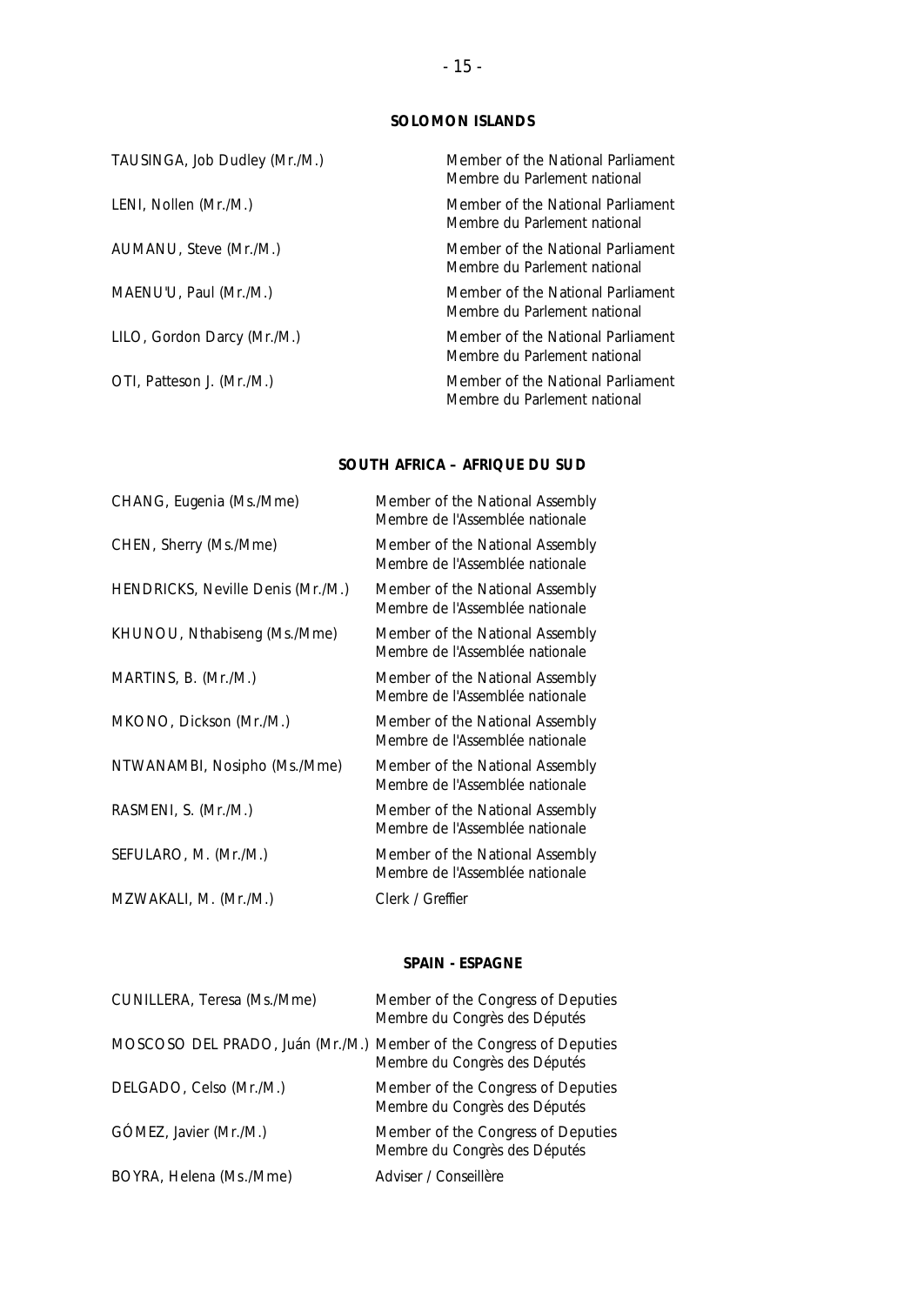### JUAREZ, M. Rosa (Ms./Mme) Secretary / Secretaire

### **SUDAN -** *SOUDAN*

| MUSA KASHA, Abdelhameed (Mr./M.)                                   | Member of the National Assembly |
|--------------------------------------------------------------------|---------------------------------|
|                                                                    | Membre de l'Assemblée nationale |
| DONGA LOSSO, Manoah Aligo (Mr./M.) Member of the National Assembly |                                 |
|                                                                    | Membre de l'Assemblée nationale |

### **SURINAME**

| ALENDY, Caprino (Mr./M.)      | Deputy Speaker of the National Assembly<br>Vice-Président de l'Assemblée nationale |
|-------------------------------|------------------------------------------------------------------------------------|
| JESSURUN, Winston (Mr./M.)    | Member of the National Assembly<br>Membre de l'Assemblée nationale                 |
| MOENNE, Kenneth M.H. (Mr./M.) | Member of the National Assembly<br>Membre de l'Assemblée nationale                 |

### **SWEDEN –** *SUEDE*

| BILL, Per Otto (Mr./M.)                  | Member of the Riksdag<br>Membre du Riksdag |
|------------------------------------------|--------------------------------------------|
| GRANLUND, Marie Elisabet (Ms. (Mme)      | Member of the Riksdag<br>Membre du Riksdag |
| LARSSON, Maria (Ms./Mme)                 | Member of the Riksdag<br>Membre du Riksdag |
| LINDBLAD, Lars Göran (Mr./M.)            | Member of the Riksdag<br>Membre du Riksdag |
| PALM, Veronica (Ms./Mme)                 | Member of the Riksdag<br>Membre du Riksdag |
| ADOLFSSON ELGESTAM, Carinna<br>(Ms./Mme) | Member of the Riksdag<br>Membre du Riksdag |
| HAMILTON, Björn (Mr./M.)                 | Member of the Riksdag<br>Membre du Riksdag |
| HEDSTOM, Lotta (Ms./Mme)                 | Member of the Riksdag<br>Membre du Riksdag |
| HEGELAND, Hans (Mr./M.)                  | Secretary / Secrétaire                     |

### **SWITZERLAND -** *SUISSE*

| GUENTER, Paul (Mr./M.) | Member of the National Council<br>Membre du Conseil national |
|------------------------|--------------------------------------------------------------|
| DUPRAZ, John (Mr./M.)  | Member of the National Council<br>Membre du Conseil national |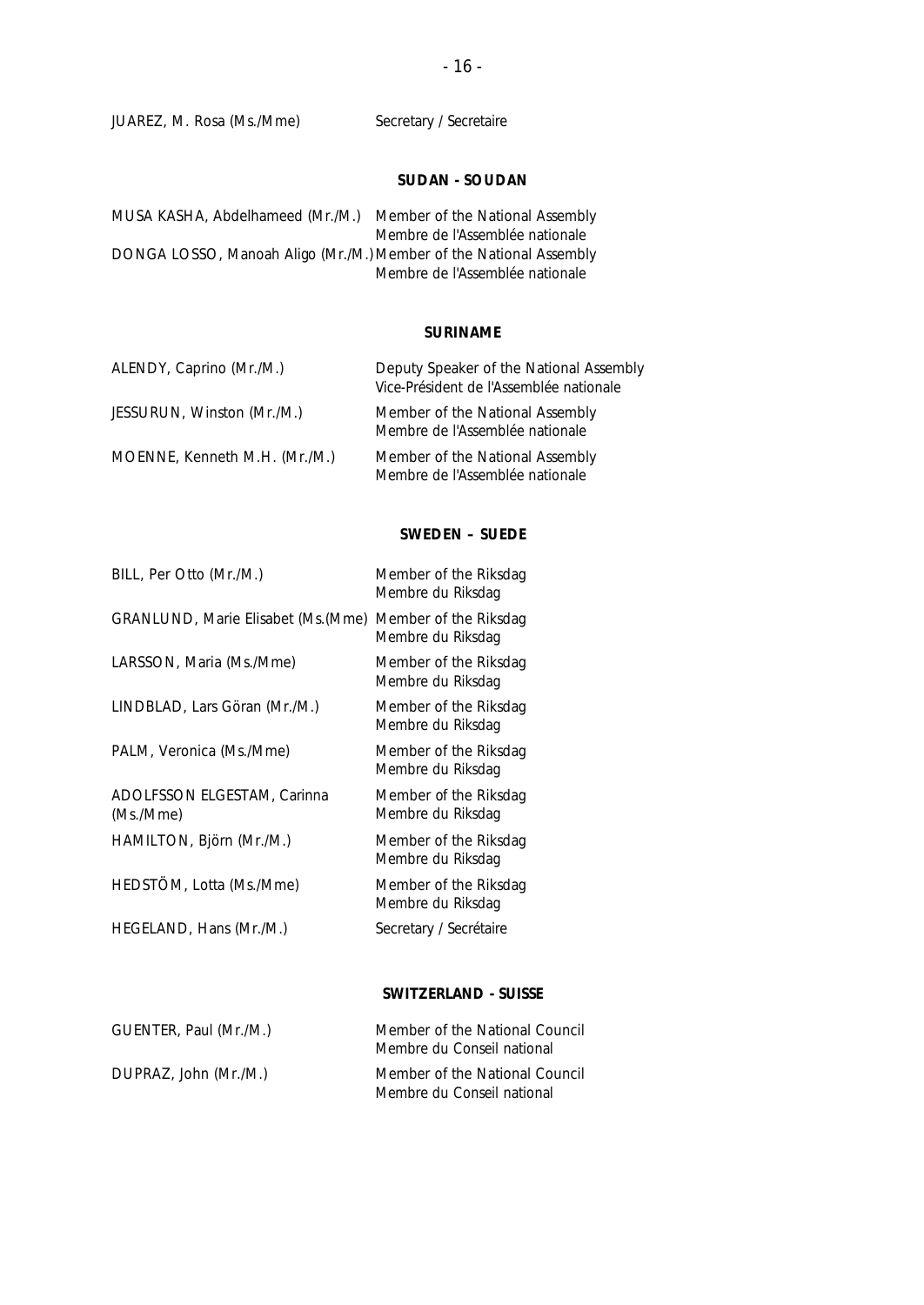### **THAILAND -** *THAÏLANDE*

| BHALAKULA, Bhokin (Mr./M.)           | President of the Parliament<br>Président du Parlement                                                                       |
|--------------------------------------|-----------------------------------------------------------------------------------------------------------------------------|
| RANGSITPOL, Sukhavich (Mr./M.)       | Member of the House of Representatives<br>Membre de la Chambre des Représentants                                            |
| RATTANAPIAN, Pravech (Mr./M.)        | Member of the House of Representatives<br>Membre de la Chambre des Représentants                                            |
| SUCAROM, Deja (Mr./M.)               | Member of the House of Representatives<br>Membre de la Chambre des Représentants                                            |
| SITTHEEAMORN, Kiat (Mr./M.)          | Member of the House of Representatives<br>Membre de la Chambre des Représentants                                            |
| SHAMSHEUN, Wiboon (Mr./M.)           | Senator / Sénateur                                                                                                          |
| VANIGBANDHU, Sompol (Mr./M.)         | Deputy Secretary General of the House of<br>Representatives / Secrétaire general adjoint de la<br>Chambre des Représentants |
| CHAMPRASIT, Sumit (Mr./M.)           | Adviser / Conseiller                                                                                                        |
| KHAMASUNDARA, Supasinee<br>(Ms./Mme) | Adviser / Conseillère                                                                                                       |
| KOTTHEN, Panya (Mr./M.)              | Adviser / Conseiller                                                                                                        |
| LIMSCHOON, Bundit (Mr./M.)           | Adviser / Conseiller                                                                                                        |
| MANITKUL, Sitthinum (Mr./M.)         | Adviser / Conseiller                                                                                                        |
| PIEMPONGSANT, Pairoj (Mr./M.)        | Adviser / Conseiller                                                                                                        |
| TONGKAEMKAEW, Adireck (Mr./M.)       | Adviser / Conseiller                                                                                                        |
| UTSAHA, Rapeepat (Mr./M.)            | Adviser / Conseiller                                                                                                        |
| CHUCHAROEN, Narathip (Mr./M.)        | Adviser / Conseiller                                                                                                        |

### **UKRAINE**

| OSTASH, Ihor (Mr/M.)      | Member of Parliament<br>Membre du Parlement |
|---------------------------|---------------------------------------------|
| KASIANOV, Serhiy (Mr./M.) | Member of Parliament<br>Membre du Parlement |

### **UNITED KINGDOM –** *ROYAUME-UNI*

| WAKEHAM, John (Lord))     | Member of the House of Lords<br>Membre de la Chambre des Lords      |
|---------------------------|---------------------------------------------------------------------|
| COBBOLD, David (Lord)     | Member of the House of Lords<br>Membre de la Chambre des Lords      |
| BERCOW, John (Mr./M.)     | Member of the House of Commons<br>Membre de la Chambre des Communes |
| BERRY, Roger (Mr./M.)     | Member of the House of Commons<br>Membre de la Chambre des Communes |
| McKECHIN, Ann (Ms./Mme)   | Member of the House of Commons<br>Membre de la Chambre des Communes |
| MITCHELL, Andrew (Mr./M.) | Member of the House of Commons<br>Membre de la Chambre des Communes |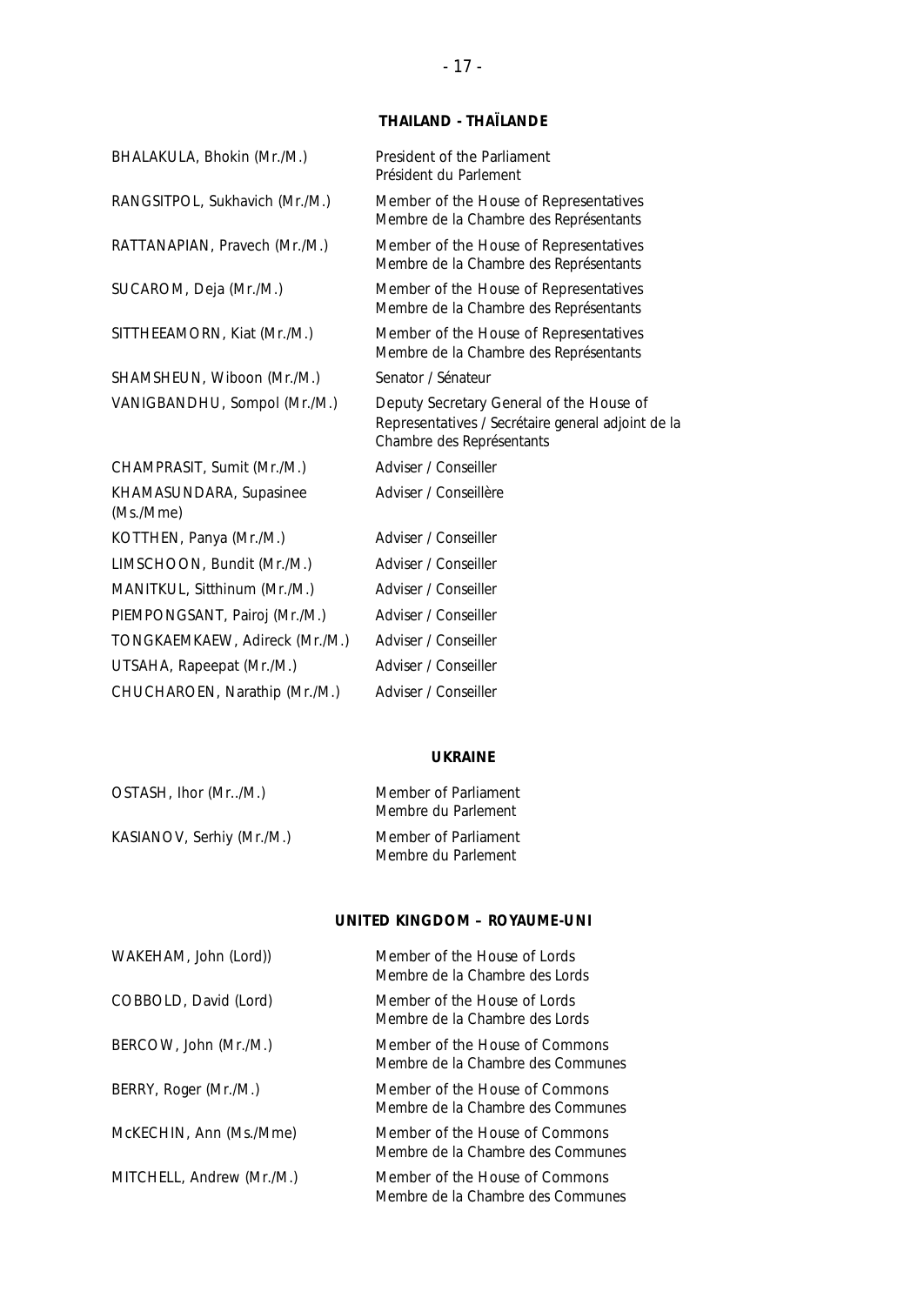GRAHAM-HARRISON, Robert (Mr./M.) Clerk, House of Lords *Greffier, Chambre des Lords*

### **URUGUAY**

| HEBER, Luis (Mr./M.)        | Senator / Sénateur                                                               |
|-----------------------------|----------------------------------------------------------------------------------|
| NICOLINI, Leonardo (Mr./M.) | Senator / Sénateur                                                               |
| AMORIN, José (Mr./M.)       | Member of the House of Representatives<br>Membre de la Chambre des Représentants |
| PIQUINELA, Oscar (Mr./M.)   | Adviser / Conseiller                                                             |

### **VENEZUELA**

| ARAUJO DE CHACÓN, Benita<br>(Ms./Mme) | Member of the National Assembly<br>Membre de l'Assemblée nationale |
|---------------------------------------|--------------------------------------------------------------------|
| BELTRÁN FRANCO, Luis (Mr./M.)         | Member of the National Assembly<br>Membre de l'Assemblée nationale |
| CHAVEZ, Virgilio, (Mr./M.)            | Member of the National Assembly<br>Membre de l'Assemblée nationale |
| DÍAZ, Moisés (Mr./M.)                 | Member of the National Assembly<br>Membre de l'Assemblée nationale |
| GERMAN, Romero (Mr./M.)               | Member of the National Assembly<br>Membre de l'Assemblée nationale |
| GÓMEZ, Fernando (Mr./M.)              | Member of the National Assembly<br>Membre de l'Assemblée nationale |
| GUTIERREZ, Ricardo (Mr./M.)           | Member of the National Assembly<br>Membre de l'Assemblée nationale |
| LEPAGE, Freddy (Mr./M.)               | Member of the National Assembly<br>Membre de l'Assemblée nationale |
| LÓPEZ, César Augusto (Mr./M.)         | Member of the National Assembly<br>Membre de l'Assemblée nationale |
| SALAMAT KHAN, José (Mr./M.)           | Member of the National Assembly<br>Membre de l'Assemblée nationale |
| SANTOS AMARAL, Désirée (Ms./Mme)      | Member of the National Assembly<br>Membre de l'Assemblée nationale |
| VARELA RANGEL, María Iris (Ms./Mme)   | Member of the National Assembly<br>Membre de l'Assemblée nationale |
| VIVAS, Ramón Darío (Mr./M.)           | Member of the National Assembly<br>Membre de l'Assemblée nationale |
| ZAMBRANO, Timoteo (Mr./M.)            | Member of the National Assembly<br>Membre de l'Assemblée nationale |
| ROSALBA, Gil (Ms./Mme)                | Adviser / Conseillère                                              |

**\* \***

**\***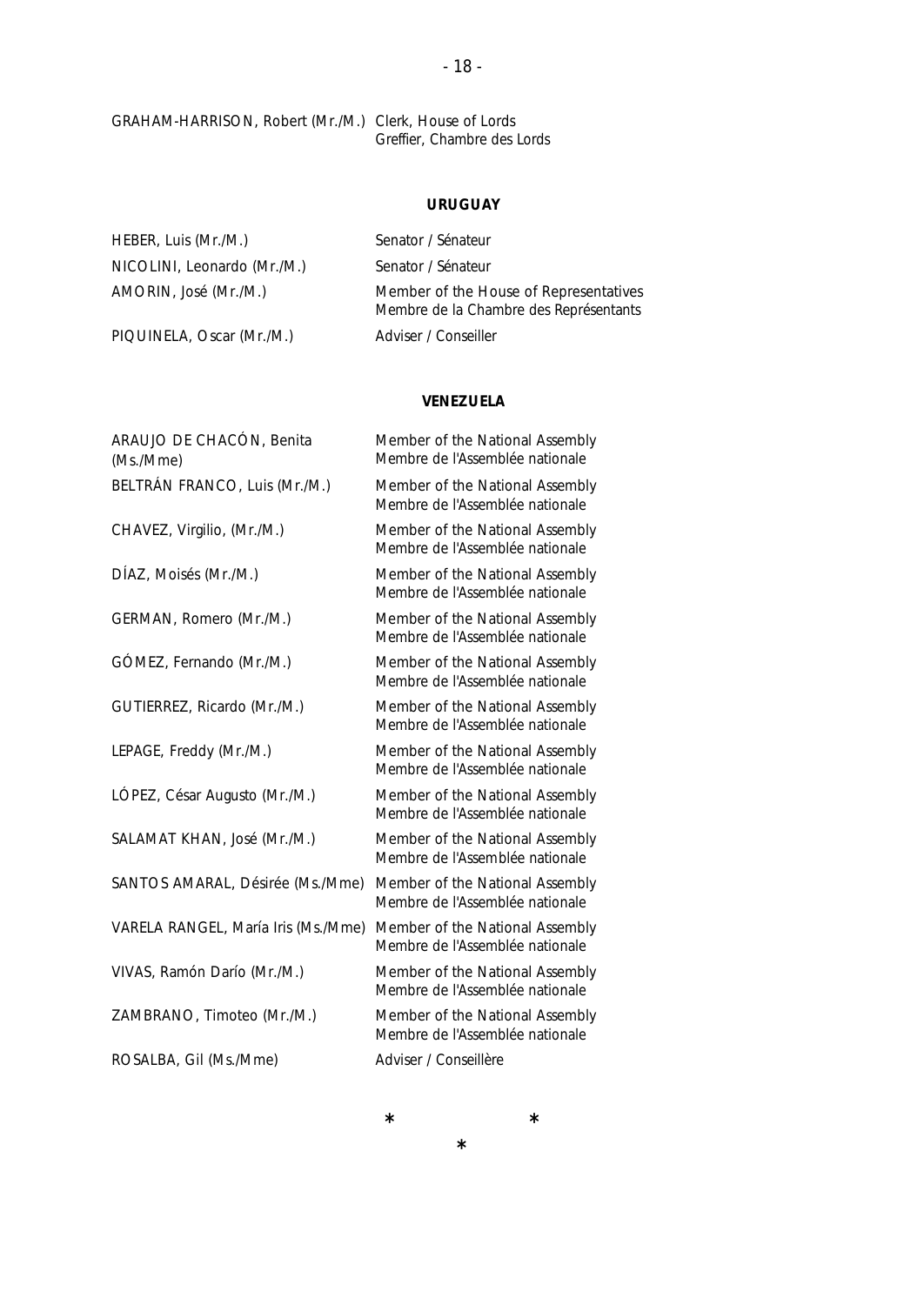#### **PARLEMENT EUROPEEN -** *EUROPEAN PARLIAMENT*

BARON CRESPO, Enrique (Mr./M.), Member of Parliament, President of the Committee on International Trade **/** *Membre du Parlement, Président de la Commission du Commerce international*

QUISTHOUDT-ROWOHL, Godelieve (Ms./Mme), Member of Parliament **/**  *Membre du Parlement*

KINNOCK, Glenys, (Ms./Mme), Member of Parliament **/** *Membre du Parlement*

VARELA, Daniel (Mr./M.), Member of Parliament **/** *Membre du Parlement* VAN DEN BERG, Margrietus, (Mr./M.), Member of Parliament **/** *Membre du Parlement*

ŠTASTNÝ, Peter, (Mr./M.), Member of Parliament **/** *Membre du Parlement*

CHIESA, Giulietto, (Mr./M.), Member of Parliament **/** *Membre du Parlement*

BUDREIKAITE, Danut, (Ms./Mme), Member of Parliament **/** *Membre du Parlement*

STURDY, Robert (Mr./M.), Member of Parliament **/** *Membre du Parlement*

MARTINEZ, Jean-Claude (Mr./M.), Member of Parliament **/** *Membre du Parlement*

ZALESKI, Zbigniew (Mr./M.), Member of Parliament **/** *Membre du Parlement*

Ó NEACHTAIN, Seán (Mr./M.), Member of Parliament **/** *Membre du Parlement*

SINNOTT, Kathy (Ms. /Mme), Member of Parliament **/** *Membre du Parlement* MANN, Erika (Ms./Mme), Member of Parliament **/** *Membre du Parlement* MARKOV, Helmut (Mr./M.), Member of Parliament **/** *Membre du Parlement*

AUDY, Jean-Pierre (Mr./M.), Member of Parliament **/** *Membre du Parlement*

RÜBIG, Paul (Mr./M.), Member of Parliament **/** *Membre du Parlement*

MARTIN, David (Mr./M.), *Member of Parliament* **/** *Membre du Parlement*

MARTENS, Maria (Ms./Mme), Member of Parliament **/** *Membre du Parlement*

PAPASTAMKOS, Georgios (Mr./M.), Member of Parliament **/** *Membre du Parlement*

AUBERT, Marie-Hélène (Ms. /Mme), Member of Parliament **/** *Membre du Parlement*

AGNOLETTO, Vittorio (Mr./M.), Member of Parliament **/** *Membre du Parlement* DESIR, Harlem (Mr./M.), Member of Parliament **/** *Membre du Parlement*

LE FOLL, Stéphane (Mr./M.), Member of Parliament **/** *Membre du Parlement*

LUCAS, Caroline (Ms./Mme), Member of Parliament **/** *Membre du Parlement* MORENO SANCHEZ, Javier (Mr./M.), Member of Parliament **/** *Membre du Parlement*

CHATZIMARKAKIS, Jorgo (Mr./M.), Member of Parliament **/** *Membre du Parlement*

KARIM, Sajjad (Mr./M.), Member of Parliament **/** *Membre du Parlement* CASPARY, Daniel (Mr./M.), Member of Parliament **/** *Membre du Parlement* FJELLNER, Christofer (Mr./M.), Member of Parliament **/** *Membre du Parlement* PERILLO, Ezio (Mr./M.), External Policies Director*, Directeur, Politiques*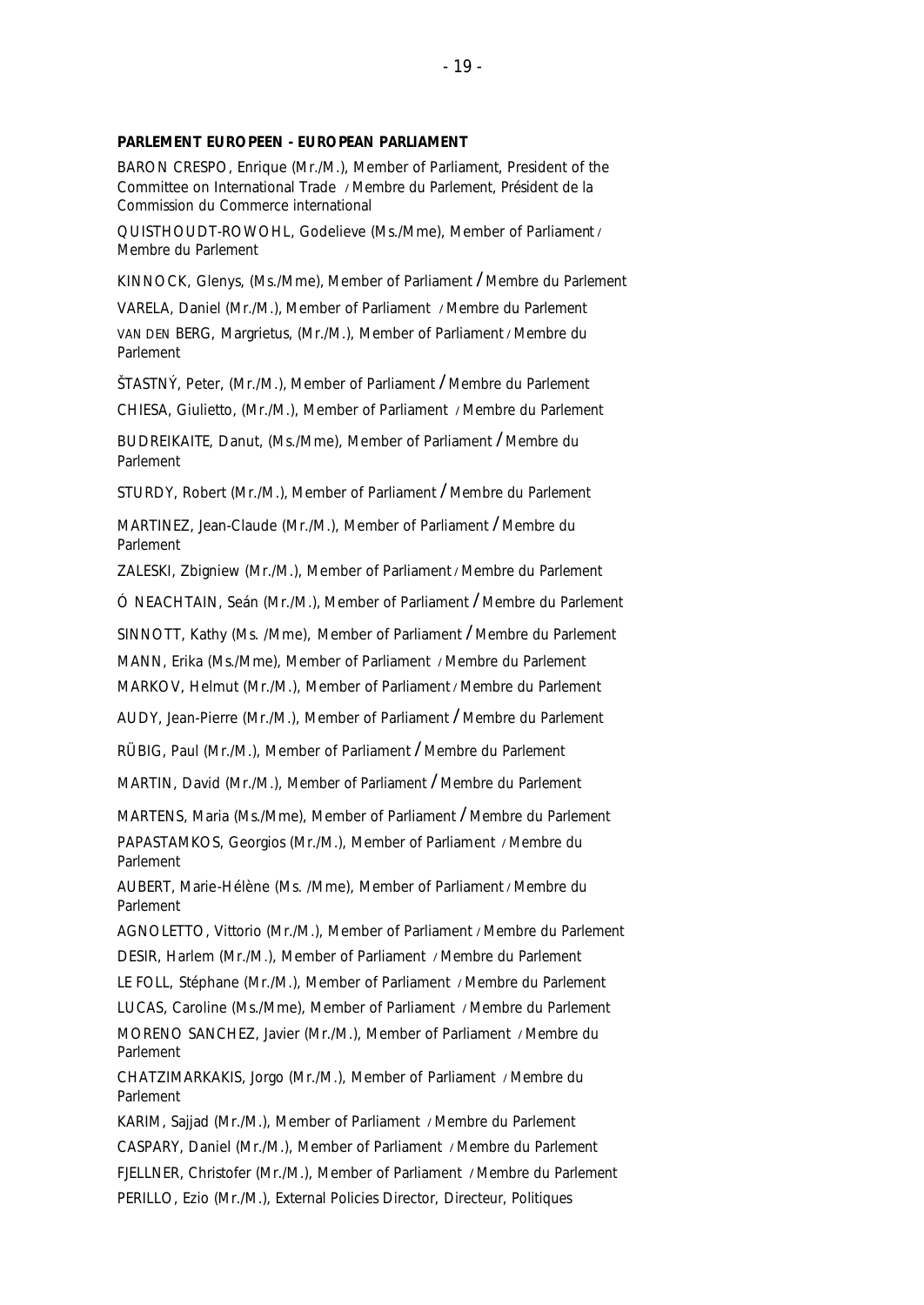#### *extérieures*

CONDOMINES BERAUD, Jonás (Mr./M.), Head of Unit, Committee on International Trade*, Chef d'Unité, Commission du Commerce international* PRIBAZ, Donatella (Ms. /Mme), Administrator, Committee on International Trade, *Administrateur, Commission du Commerce international* VAN HECKEN, Guido (Mr./M.), Administrator, Committee on Development*, Administrateur, Commission du développement* CASTRO ZUZUARREGUI, Pelayo (Mr./M.), Committee on International Trade, Administrator, *Administrateur, Commission du Commerce international* 

FORD, Christopher (Mr./M.), Administrator, Committee on International Trade, *Administrateur, Commission du Commerce international* 

LUOMA, Leena (Ms./Mme), Secretary, Committee on International Trade, *Secrétaire, Commission du Commerce international*

LEPAGE, Dominique (Ms./Mme), Commission du Commerce international, Secrétaire, *Committee on International Trade, Secretary*

BASTIAANSEN, Adriaan (Mr./M.), EPP-ED, Adviser / *PPE-DE, Conseiller*

REED, Derek (Mr./M.), SPE, Adviser /PSE, *Conseiller*

SUDA, Bogna (Ms./Mme), SPE, Advise*r* / PSE, *Conseiller*

MELIS, Barbara (Ms. /Mme), ADLE, Adviser / ALDE, *Conseiller*

KÖHLER, Martin (Mr./M.), GREENS-ALE, Adviser / VERTS/ALE, *Conseiller*

KUPPERS, Gaby (Ms./Mme), GREENS-ALE, Advise*r* / VERTS/ALE, *Conseiller*

DUPRET, Paul-Emile (Mr./M.), GUE-NGL, Adviser / GUE-NGL, *Conseiller*

ICKE, Martin (Mr./M.), GUE-NGL, Adviser / GUE-NGL, *Conseiller*

NI CHUINN, Bernadette (Ms./Mme), UEN, Adviser / UEN, *Conseiller*

### **COMMONWEALTH PARLIAMENTARY ASSOCIATION** *(CPA)*  **ASSOCIATION PARLEMENTAIRE DU COMMONWEALTH**

MARSHALL, Denis (Mr./M.) Secretary General / *Secrétaire général*

STADDON, Anthony (Mr./M.), Special Assistant to the Secretary General */ Assistant spécial du Secrétaire général*

### **PARLIAMENTARY ASSEMBLY OF THE COUNCIL OF EUROPE -** *ASSEMBLEE PARLEMENTAIRE DU CONSEIL DE L'EUROPE*

SASI, Kimmo (Mr./M.) Member of the Finnish Parliament / *Membre du Parlement finlandais* RAMANAUSKAÏTE, Aïste (Ms./Mme) Secrétaire / *Secretary*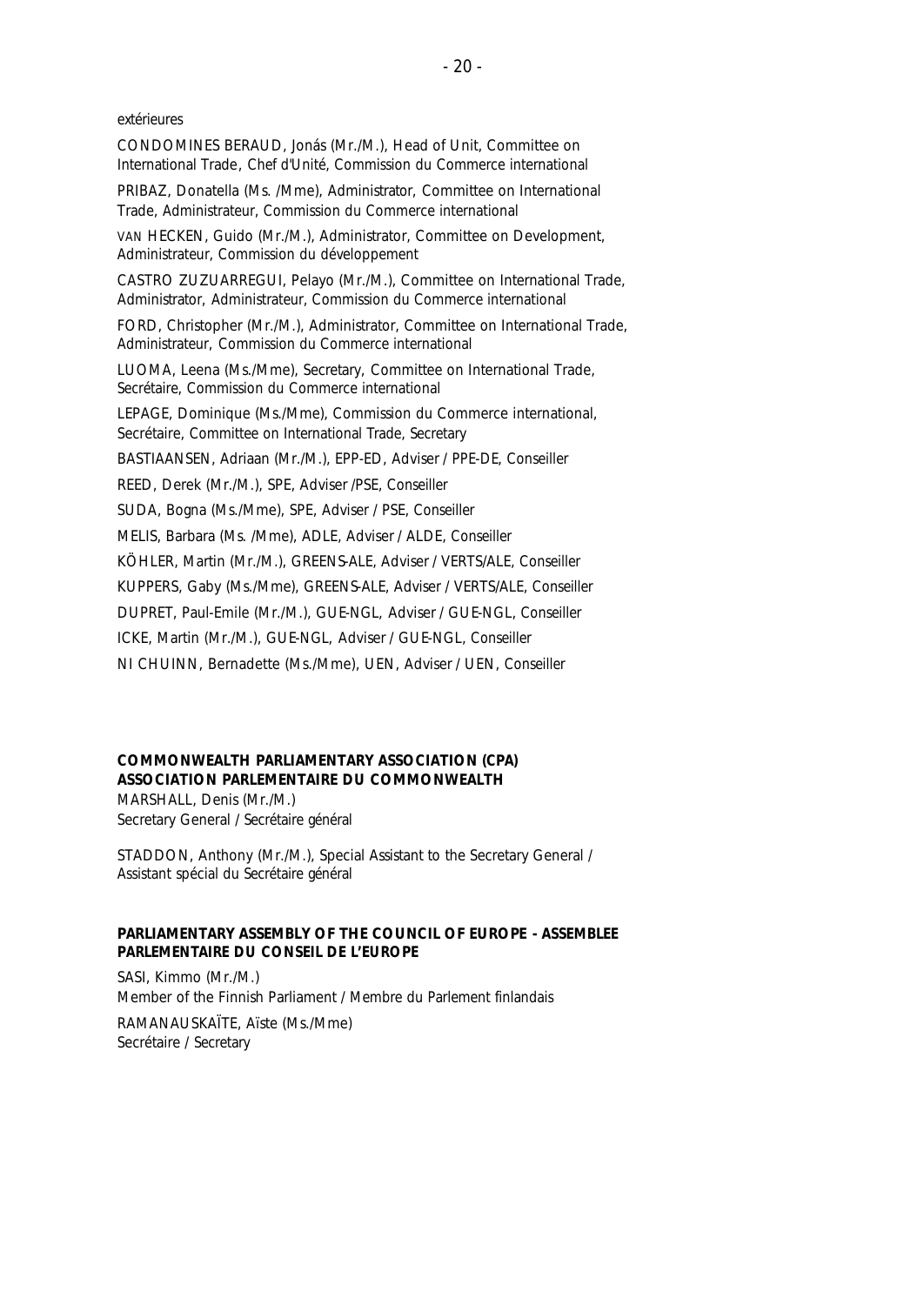### **II. OBSERVATEURS -** *OBSERVERS*

### **CONFEDERATION OF PARLIAMENTS OF THE AMERICAS (COPA)** *CONFEDERATION DES PARLEMENTS DES AMERIQUES*

MANINHA, Maria José (Ms./Mme) Member of the Parliament of Brazil / *Membre du Parlement brésilien*

MARTONE, Francesco (Mr./M.) Senator of Italy / *Sénateur d'Italie*

FEU ROSA, Joao (Mr./M.) Member of the Brazilian Parliament / *Membre du Parlement brésilien*

GAMA, Aparecida (Ms./Mme) Member of the Brazilian Parliament / *Membre du Parlement brésilien*

VALENTE, Ivan (Mr./M.) Member of the Brazilian Parliament / *Membre du Parlement brésilien*

### **INTER-PARLIAMENTARY ASSEMBLY OF THE EURASIAN ECONOMIC COMMUNITY** *ASSEMBLEE INTERPARLEMENTAIRE DE LA COMMUNAUTE ECONOMIQUE EURASIENNE*

MUSIRALY, Utebaev (Mr./M.) Member of the Senate of Kazakhstan / *Membre du Sénat de Kazakhstan*

### **INTER-PARLIAMENTARY ASSEMBLY OF THE COMMONWEALTH OF INDEPENDENT STATES -** *ASSEMBLEE INTERPARLEMENTAIRE DU COMMONWEALTH DES ETATS INDEPENDANTS*

MOROZOV, Pavel (Mr./M.), Member of the Parliament of the Kyrgyz Republic / *Membre du Parlement de la République du Kirghizistan*

### **LATIN AMERICAN PARLIAMENT -** *PARLEMENT LATINO-AMERICAIN*

CARDOSO, José Carlos (Mr./M.) Member of the Parliament of Uruguay / *Membre du Parlement de l'Uruguay* VIVAS QUINTERO, Enrique (Mr./M.)

Member of the Venezuelan National Assembly / *Membre de l'Assemblée nationale du Venezuela*

GÓMEZ, Fernando (Mr./M.) Member of the Venezuelan National Assembly / *Membre de l'Assemblée nationale du Venezuela* VIVAS, Ramón Darío (Mr./M.) Member of the Venezuelan National Assembly / *Membre de l'Assemblée nationale du Venezuela*

ZAMBRANO, Timoteo (Mr./M.) Member of the Venezuelan National Assembly / *Membre de l'Assemblée nationale du Venezuela*

ABRAMO, Marcos Roberto (Mr./M.) Member of the Brazilian Parliament / *Membre du parlement brésilien*

ROSADO, Sandra Maria (Ms./Mme) Member of the Brazilian Parliament / *Membre du parlement brésilien*

RODRIGUES, Maria Helena (Ms./Mme) Member of the Brazilian Parliament / *Membre du parlement brésilien*